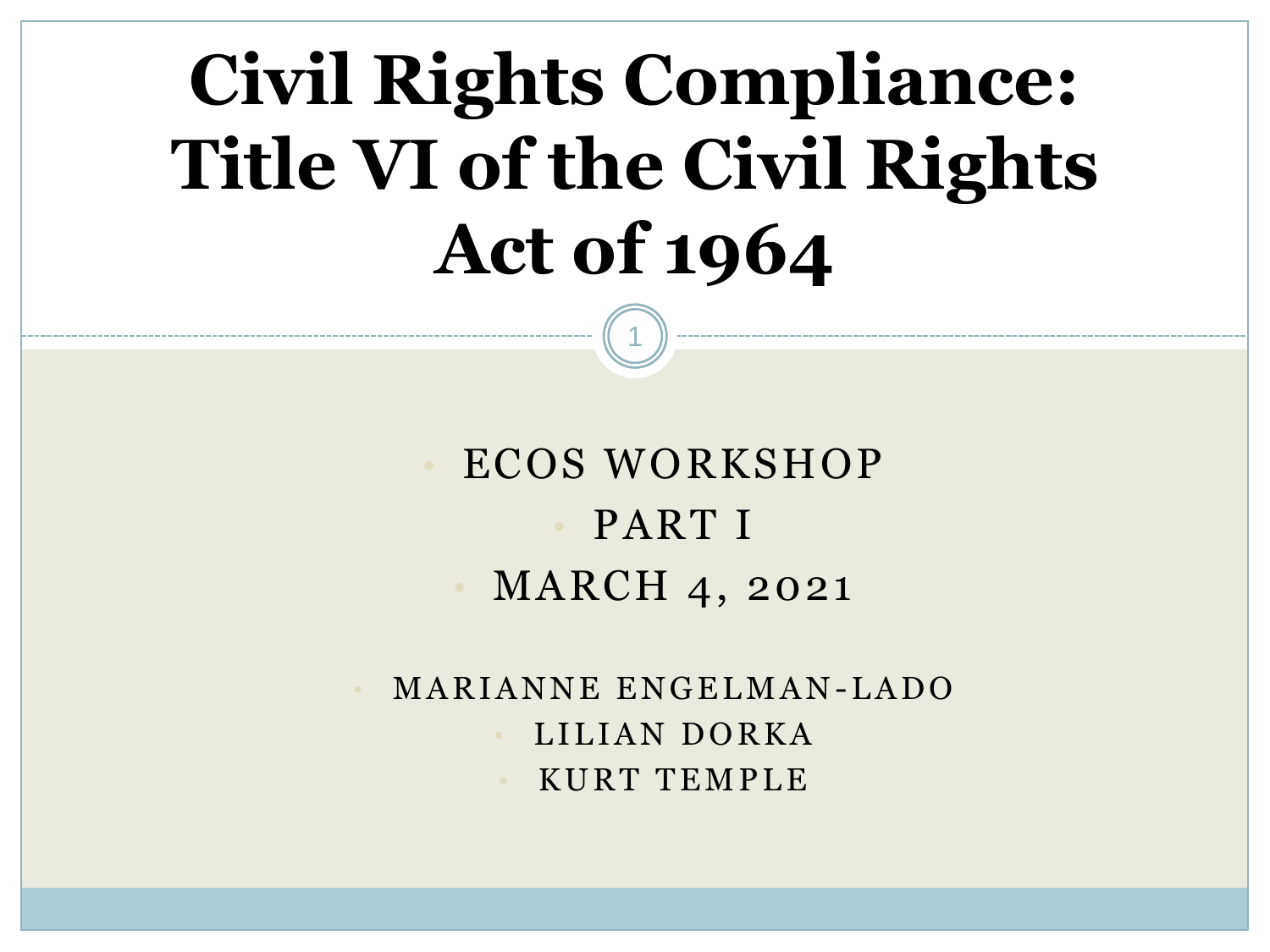### **Workshop Plan**

2

Part 1: Title VI 101 (March 4)

 Part II: Foundational Procedural Requirements (March 31)

 Part III: Ensuring Compliance with Anti-Discrimination Requirements -- Application to Permitting & Other Issues (April 11)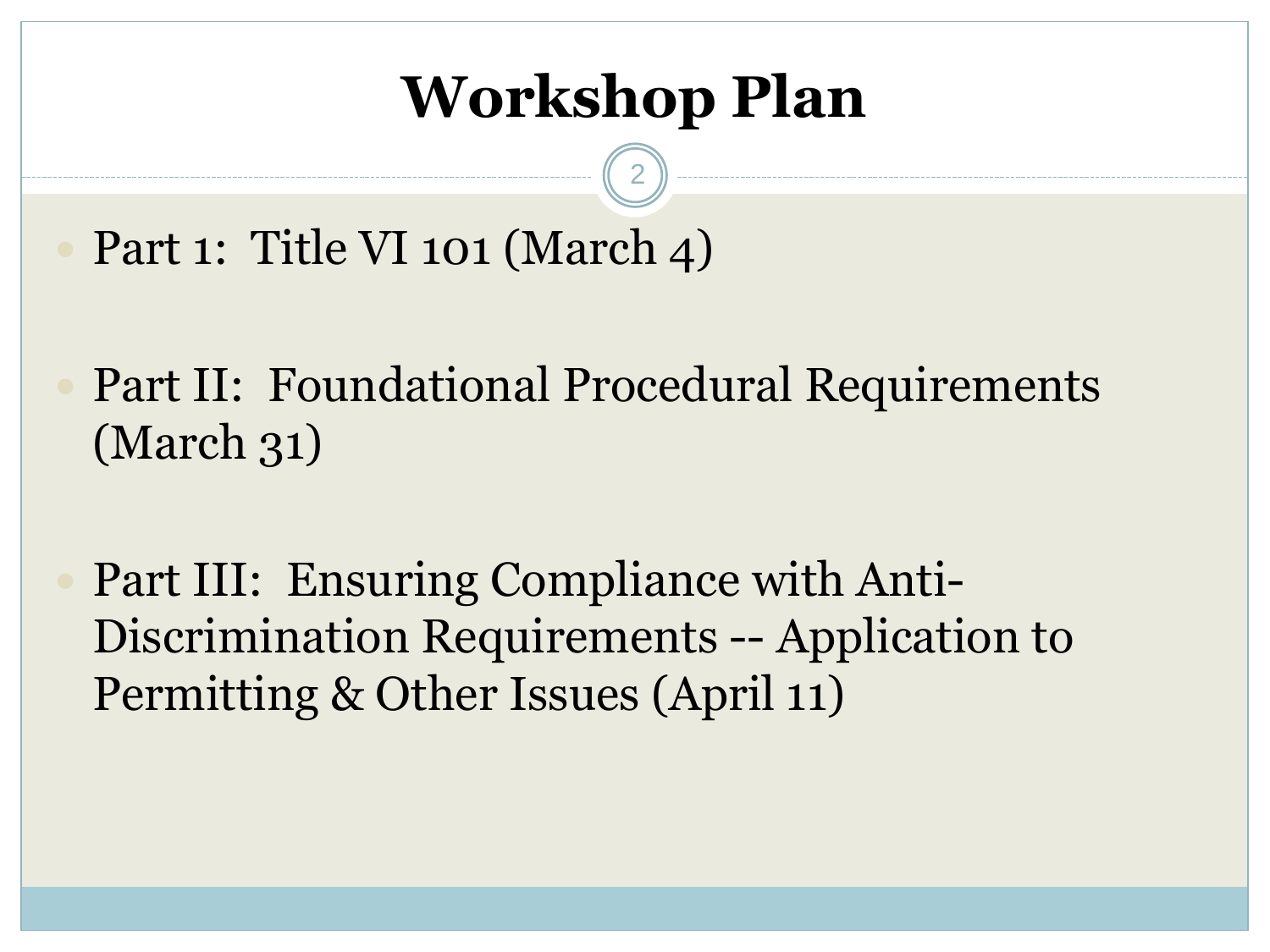## **Title VI 101 Agenda**

- 3:30 Welcome
- 3:35 Requirements of the Laws and Regulations
- 4:00 Breakout Sessions & Report Out
- 4:30 Procedure: What to Expect
- 4:45 Discussion
- 4:55 Closeout/Next Steps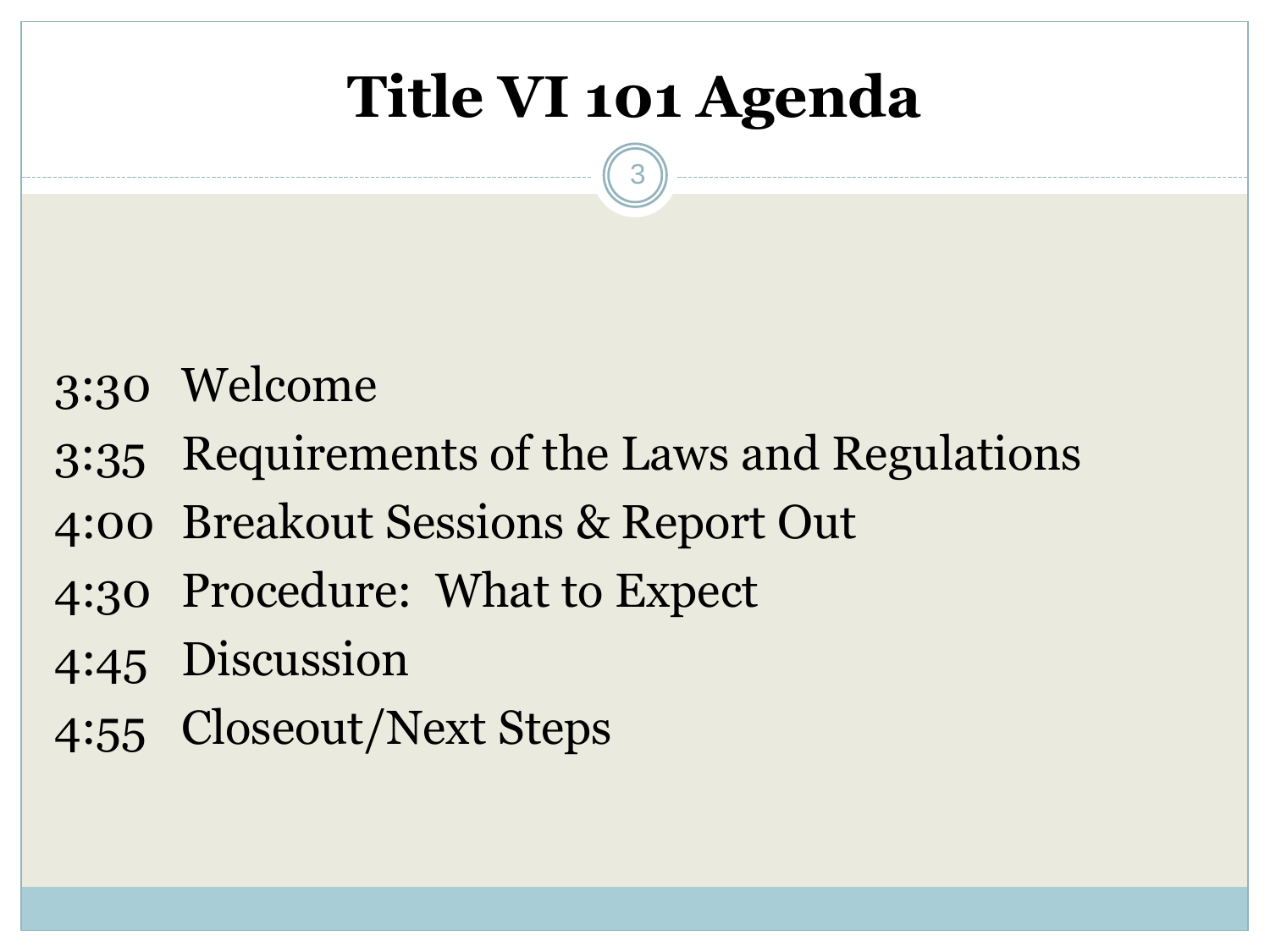### **EPA'S EXTERNAL CIVIL RIGHTS COMPLIANCE PROGRAM**

 Mission: Enforce the Federal Civil Rights Laws, Including Title VI.

 The External Civil Rights Compliance Office (ECRCO) within OGC is responsible for carrying out this Agency mission.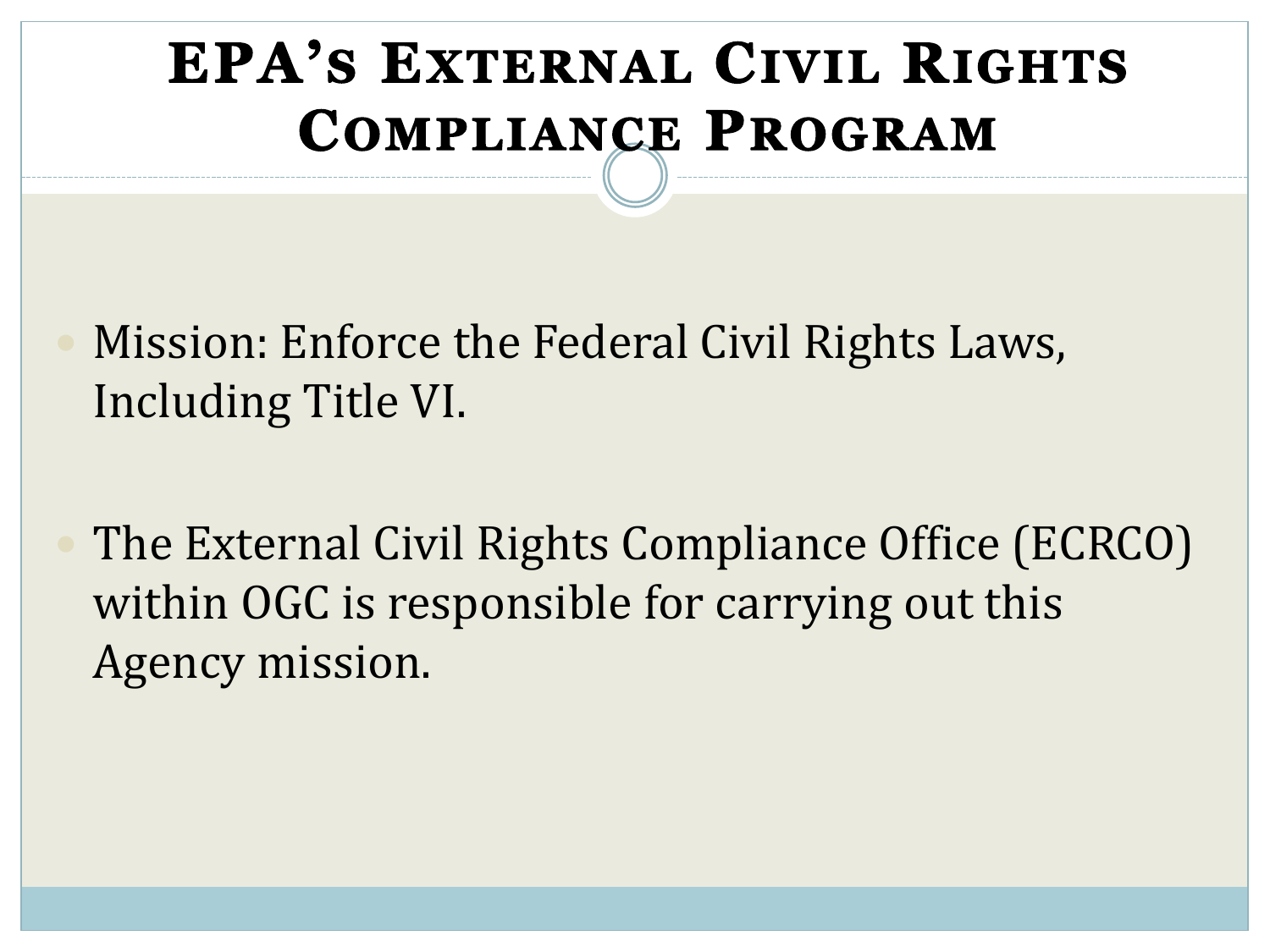#### **Civil Rights Enforcement Across the Federal Government** 5

- US DOJ: Coordinating Function Under EO 12250

- US Ed: By the numbers: (FY 2020)

- Received 9,711 complaints
- Resolved 10,185 complaints

- US DoT, FTA Circular 4702.1B, "Title VI Requirements and Guidelines for Federal Transit Administration Recipients"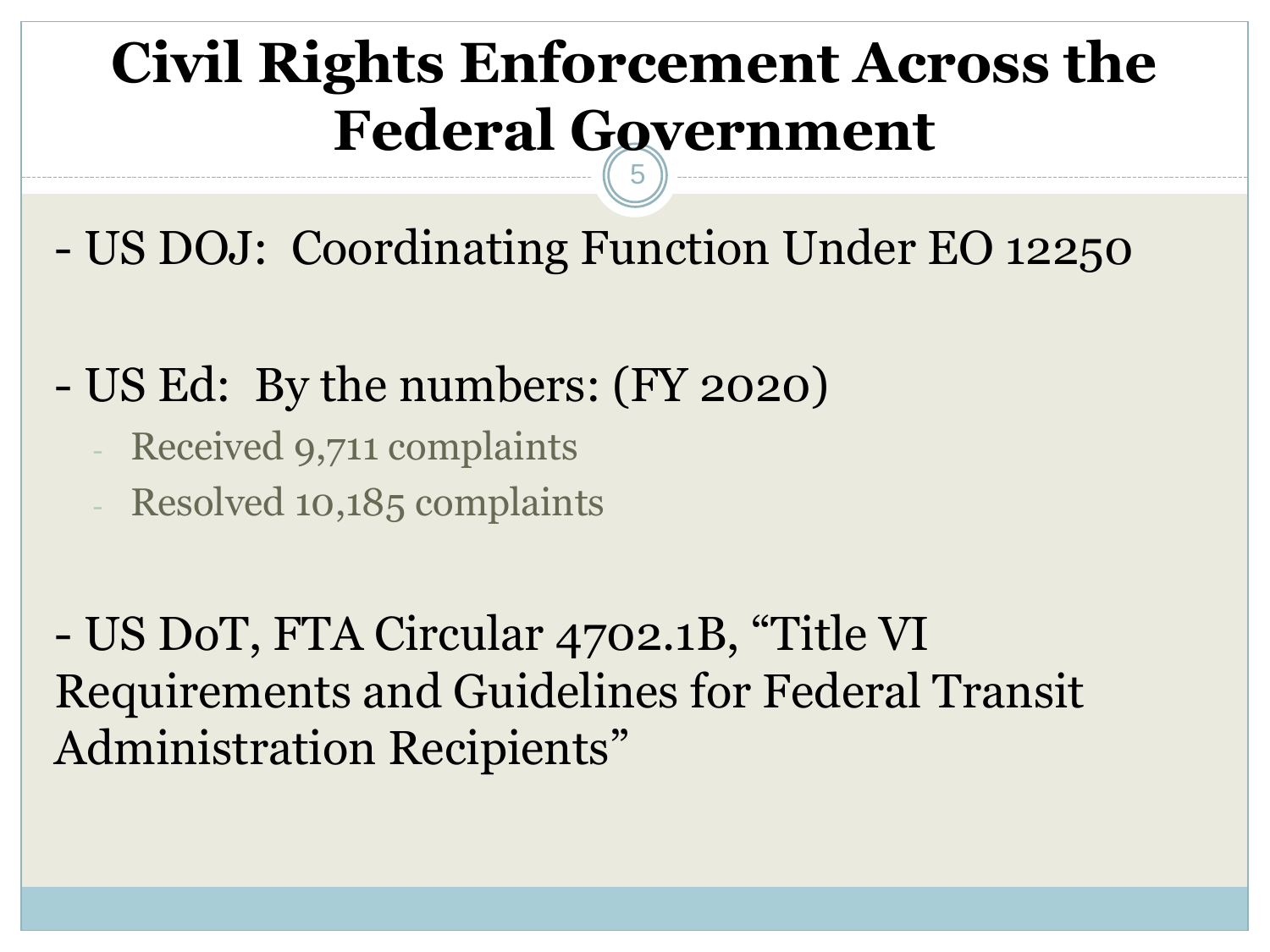### *Alexander v. Sandoval*

6

*Alexander v. Sandoval*, 532 U.S. 275 (2001)

 Consequence: complainants rely on agency enforcement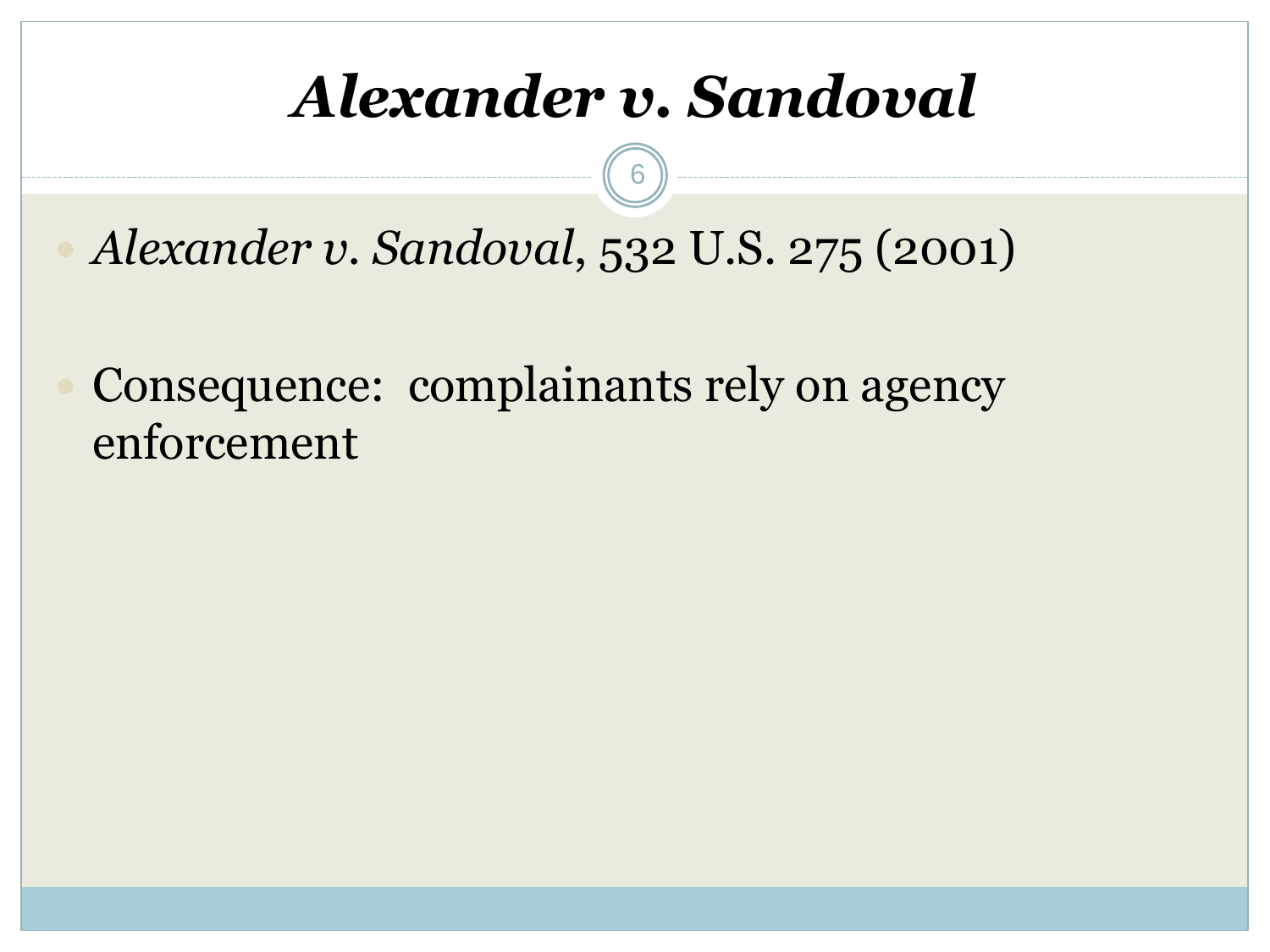### **EPA'S EXTERNAL CIVIL RIGHTS COMPLIANCE PROGRAM**

# **FEDERAL CIVIL RIGHTS LAWS EPA ENFORCES**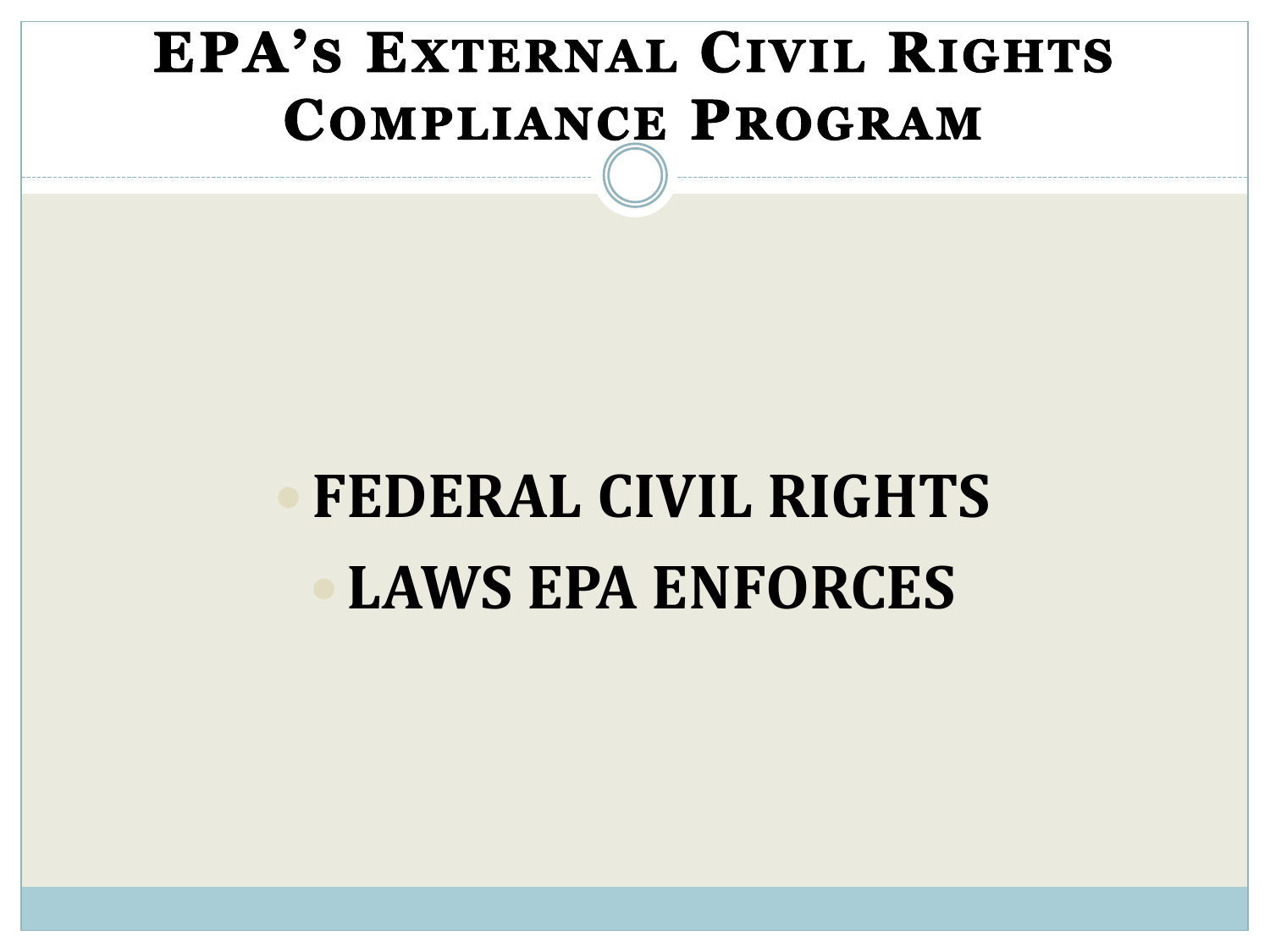#### TITLE VI AND ENVIRONMENTAL JUSTICE **COMPARE AND CONTRAST**

|                            | <b>Title VI</b>                                                                                                    | 8 | <b>Environmental Justice</b>                                                                                                                |
|----------------------------|--------------------------------------------------------------------------------------------------------------------|---|---------------------------------------------------------------------------------------------------------------------------------------------|
| <b>Source of Authority</b> | Federal civil rights statute                                                                                       |   | <b>Executive Orders</b>                                                                                                                     |
| Purpose                    | Ensure that federal funds are not<br>being used to discriminate                                                    |   | Advance EJ through<br>integrating EJ into federal<br>environmental law                                                                      |
| Who is Covered             | <b>Recipients of federal financial</b><br>assistance                                                               |   | Federal agencies as<br>designated by Executive<br>Order                                                                                     |
| <b>What is Covered</b>     | Race, Color, National Origin                                                                                       |   | Race, Color, National Origin,<br>Income                                                                                                     |
| How Enforced               | Fed court (discriminatory intent<br>only), Fed Agency<br>(discriminatory intent and<br>effect), Compliance Reviews |   | Not enforceable in court;<br>does not create any rights,<br>benefits, or trust<br>responsibilities enforceable<br>against the United States |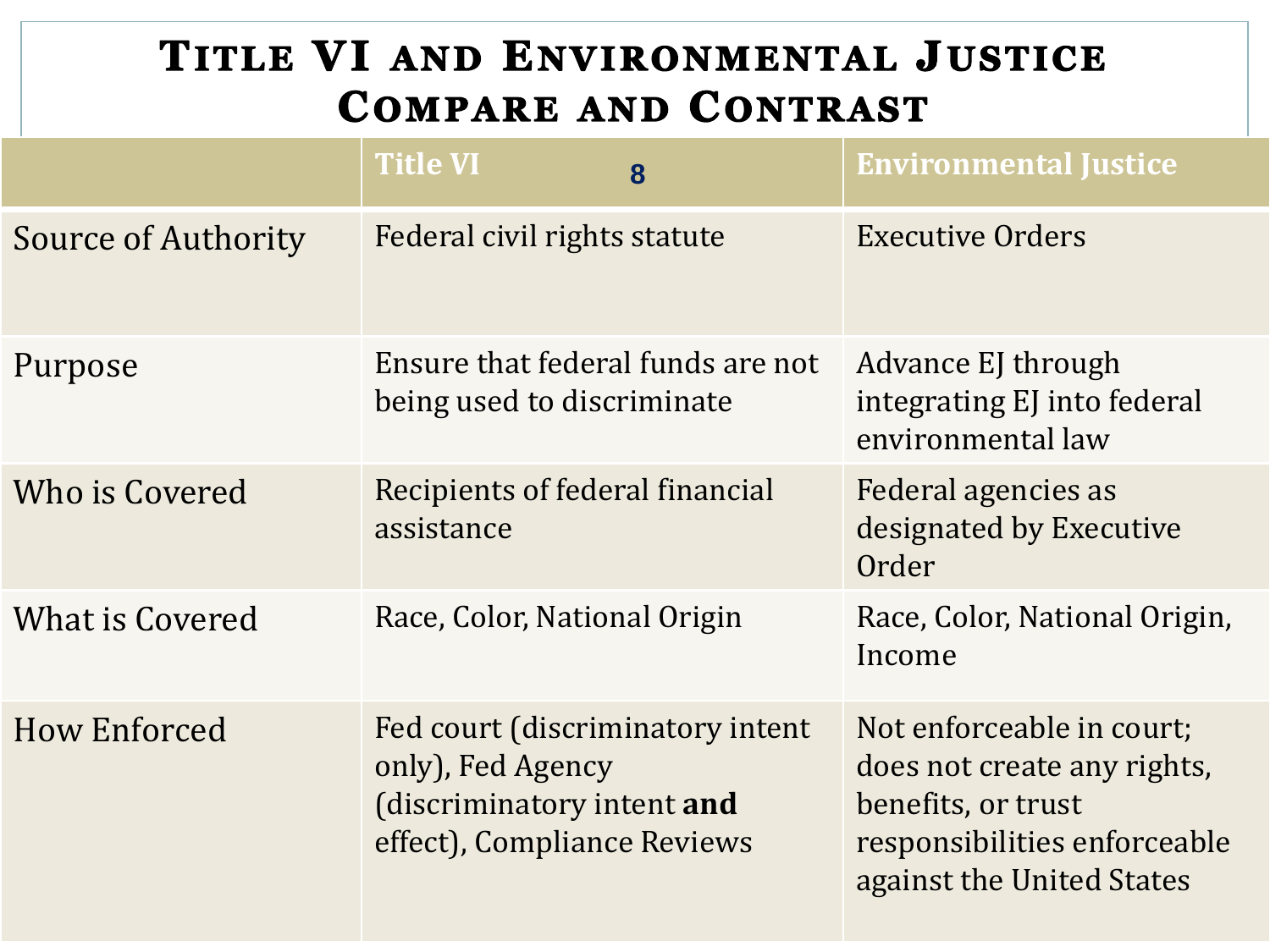# TITLE VI OF THE CIVIL RIGHTS ACT OF 1964

No **person** in the United States shall, on the ground of **race**, **color**, or **national origin**, be excluded from participation in, be denied the benefits of, or be subjected to discrimination under any **program or activity receiving Federal financial assistance**.

42 U.S.C. Section 2000d

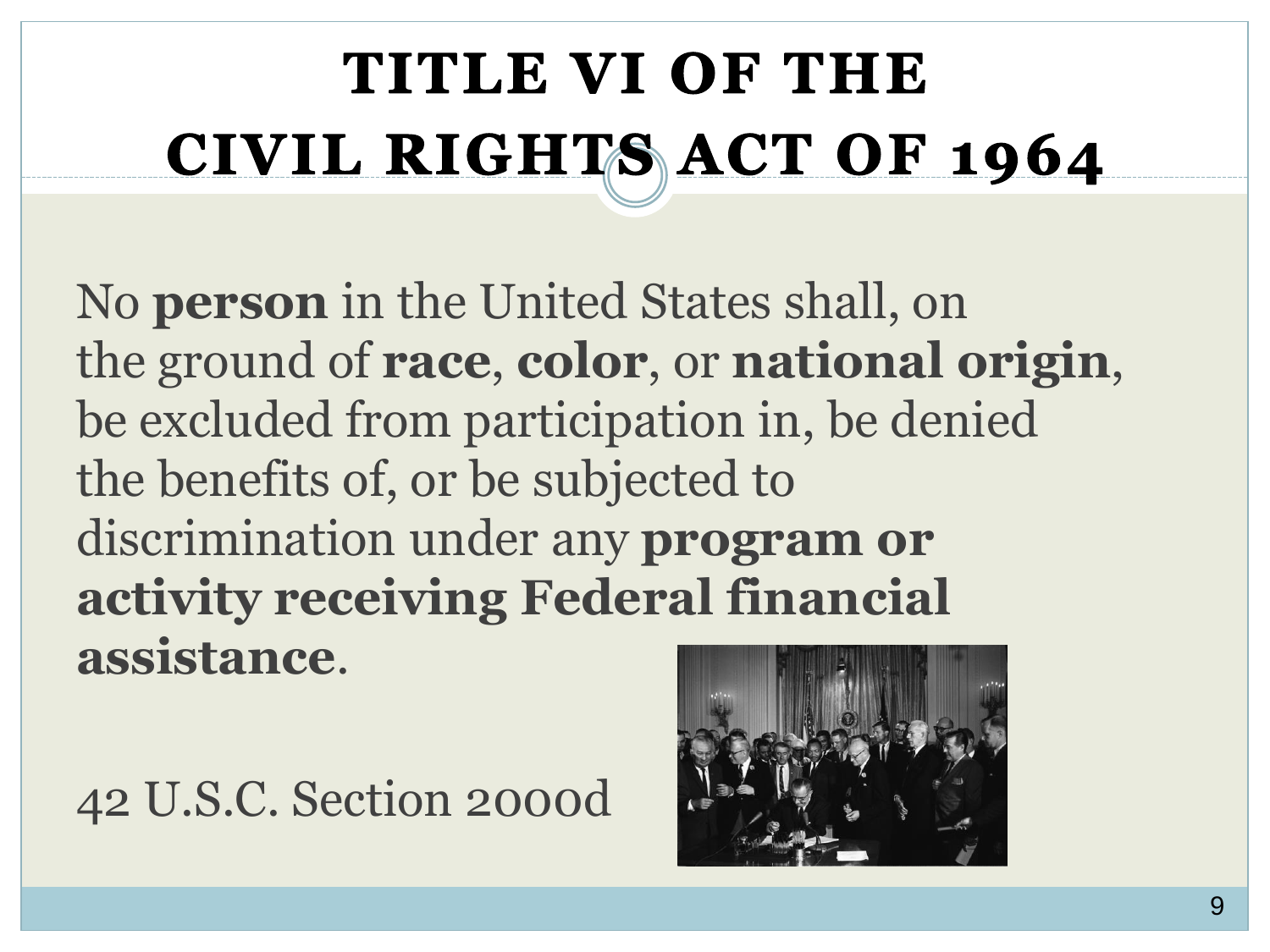#### **SECTION 504 OF THE REHABILITATION ACT OF 1973**

No otherwise qualified **individual with a disability**  in the United States … shall, solely by reason of her or his **disability**, be excluded from participation in, be denied the benefits of, or be subjected to discrimination under any **program or activity receiving federal financial assistance** or under any program or activity conducted by any Executive agency … .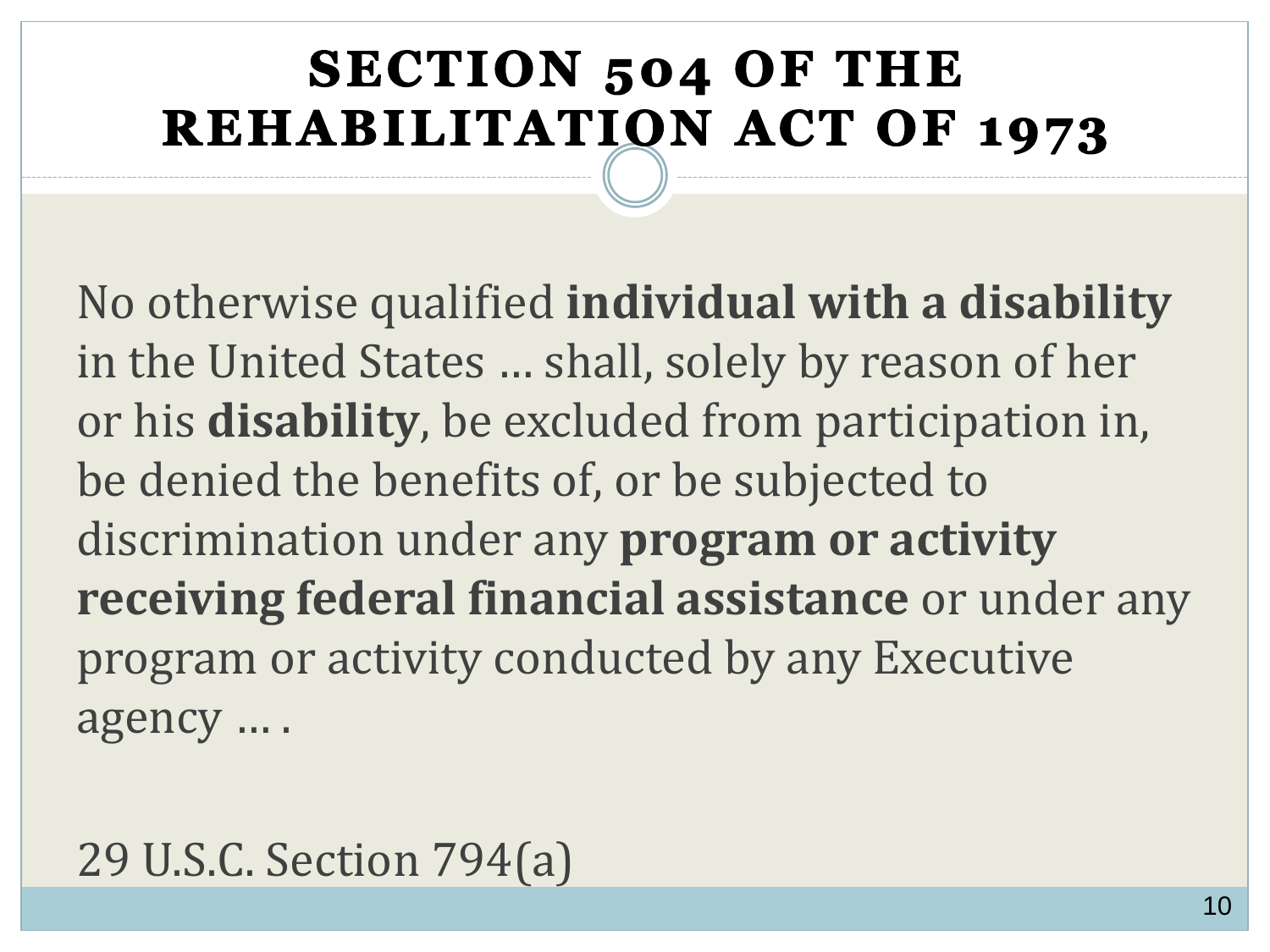## TITLE IX OF THE **EDUCATION AMENDMENTS OF 1972**

No **person** in the United states shall, on the basis of **sex**, be excluded from participation in, denied the benefits of, or subjected to discrimination under any education **program or activity receiving federal financial assistance**.

20 U.S.C. Section 1681(a)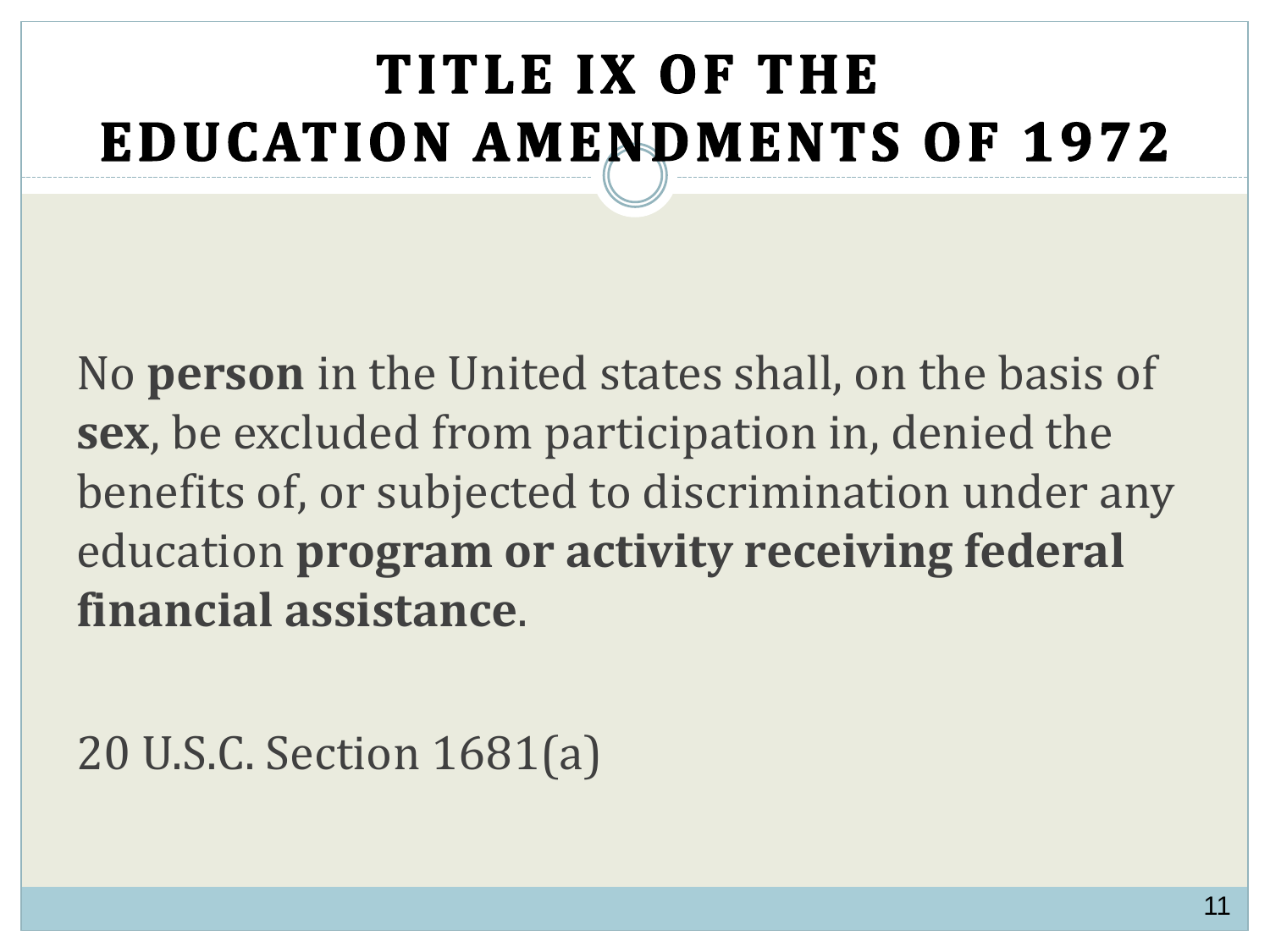### FEDERAL WATER POLLUTION **CONTROL ACT AMENDMENTS OF 1972**

No **person** in the United States shall on the ground of **sex** be excluded from participation in, be denied the benefits of, or be subjected to discrimination under any **program or activity receiving Federal assistance under this Act**.

Pub. L. 92-500 Section 13, 86 Stat. 903 (codified as amended at 33 U.S.C. Section 1251)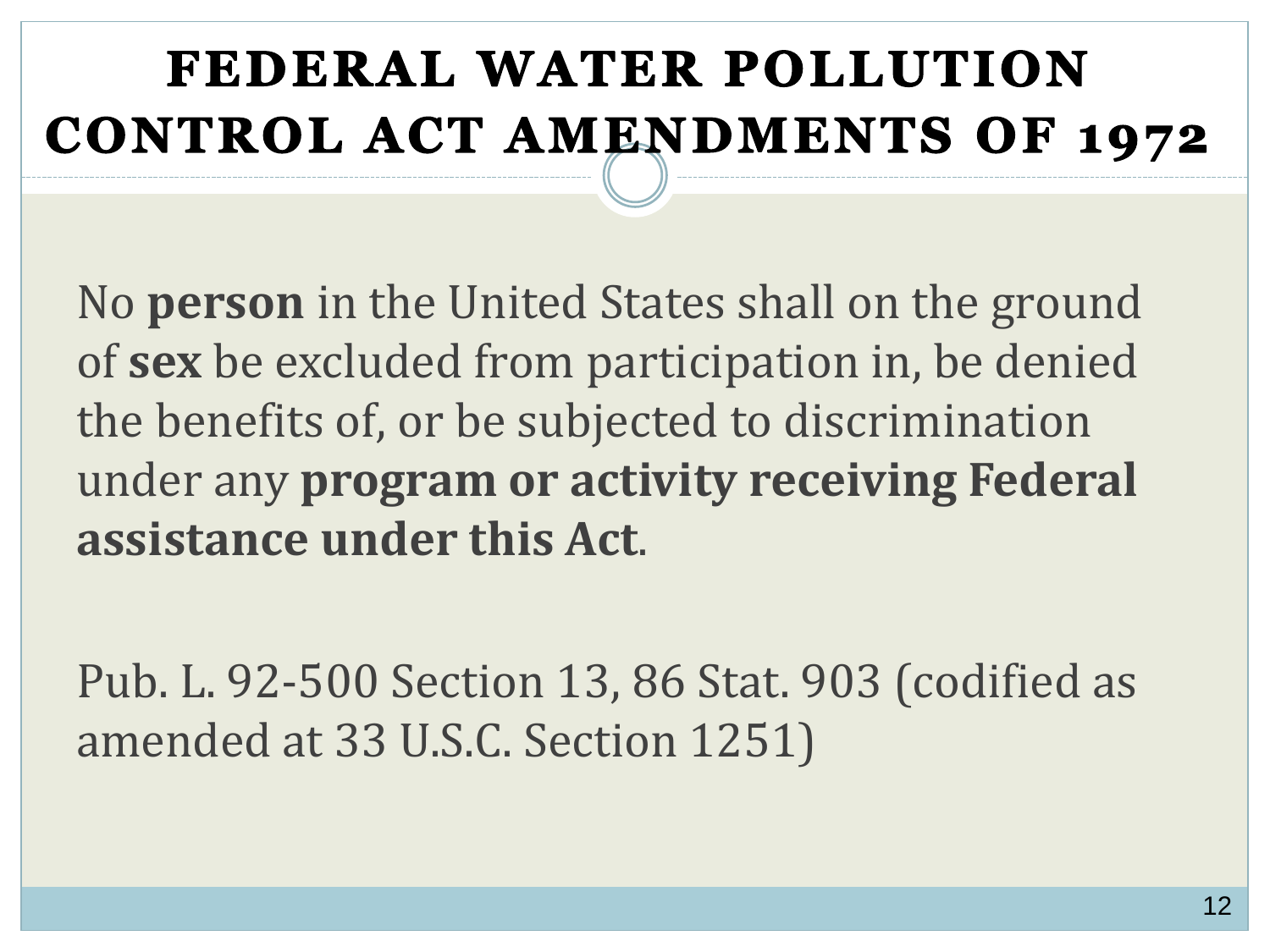## **AGE DISCRIMINATION ACT 04 1975**

No **person** in the United States shall, on the basis of **age**, be excluded from participation in, be denied the benefits of, or be subjected to discrimination under, any **program or activity receiving federal financial assistance**.

42 U.S.C. Section 6102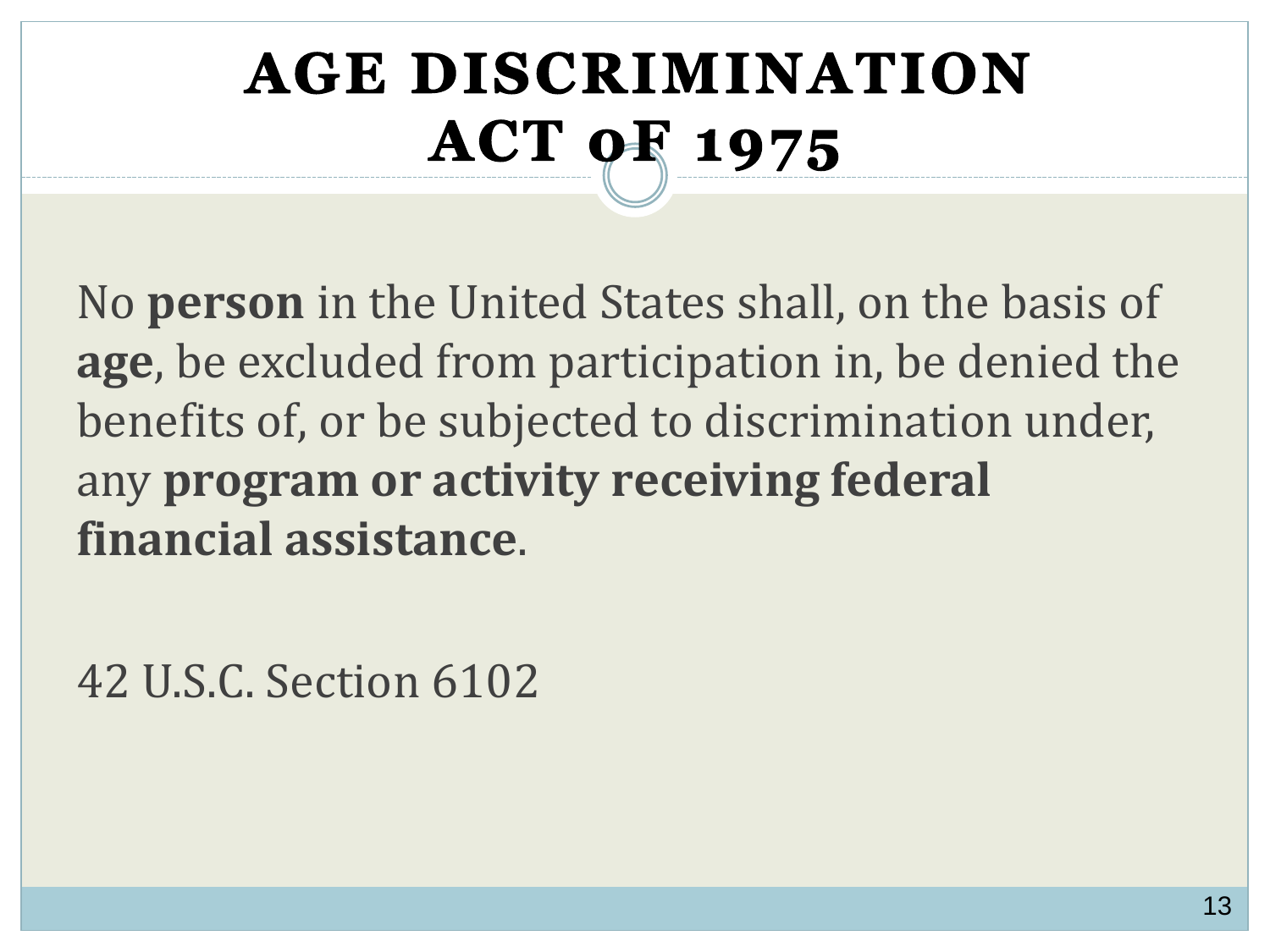## **EPA REGULATIONS**

14

Programs or activities receiving EPA assistance "shall not directly or through contractual, licensing, or other arrangements on the basis of race, color, or national origin…":

- $\circ$  Subject a person to segregation or separate treatment;
- Deny a person or group the opportunity to participate as members of any planning or advisory body;
- Use criteria or methods of administration "which have the effect of subjecting individuals to discrimination…";
- $\circ$  Restrict a person in any way in the enjoyment of any advantage or privilege enjoyed by others receiving any service, aid, or benefit ...;
- "Choose a site or location of a facility that has the purpose or effect of excluding individuals from, denying them the benefits of, or subjecting them to discrimination" among other things.

40 C.F.R. § 7.35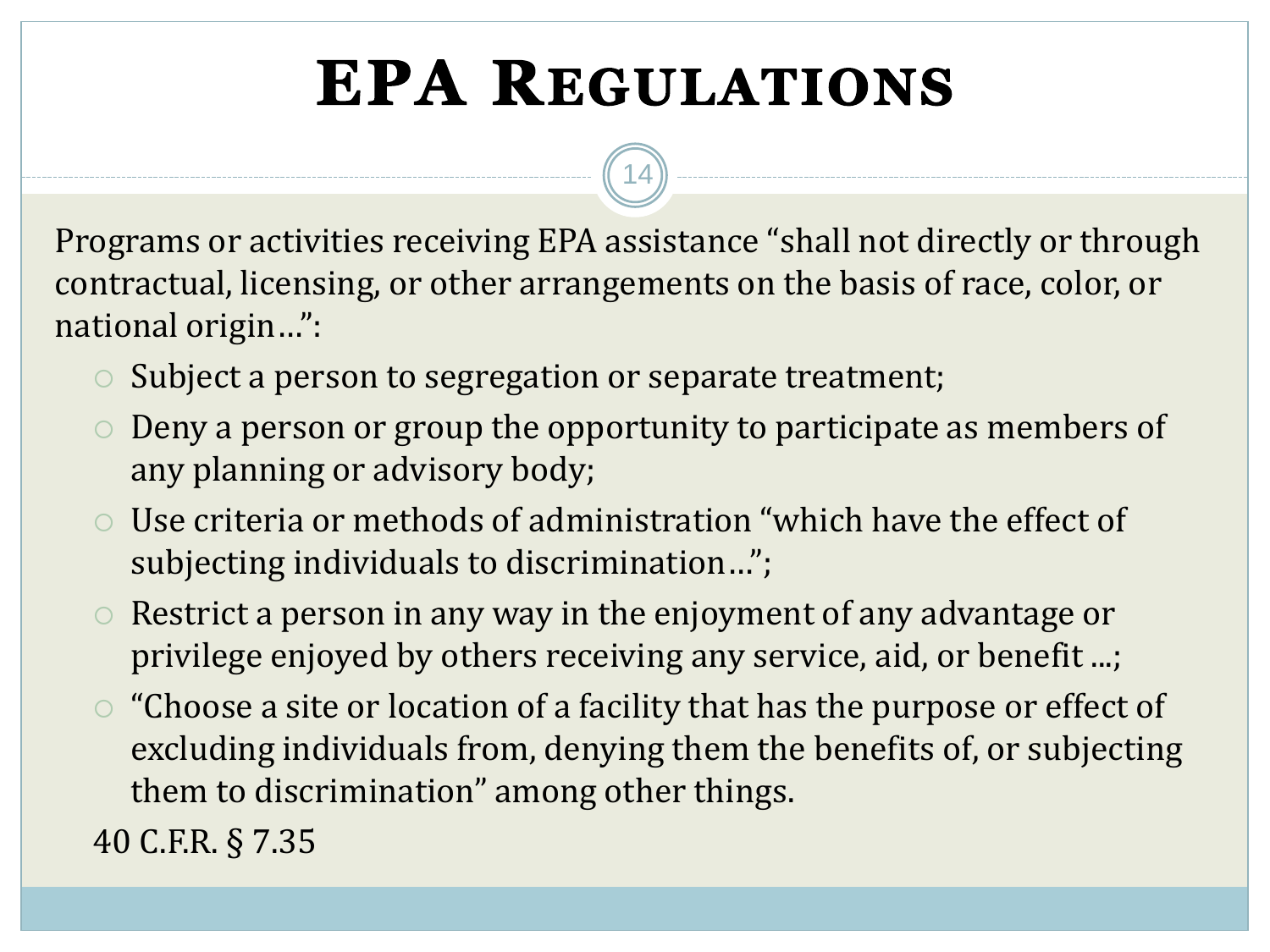# TITLE VI OF THE CIVIL RIGHTS ACT OF 1964

No **person** in the United States shall, on the ground of **race**, **color**, or **national origin**, be excluded from participation in, be denied the benefits of, or be subjected to discrimination under any **program or activity receiving Federal financial assistance**.

42 U.S.C. Section 2000d

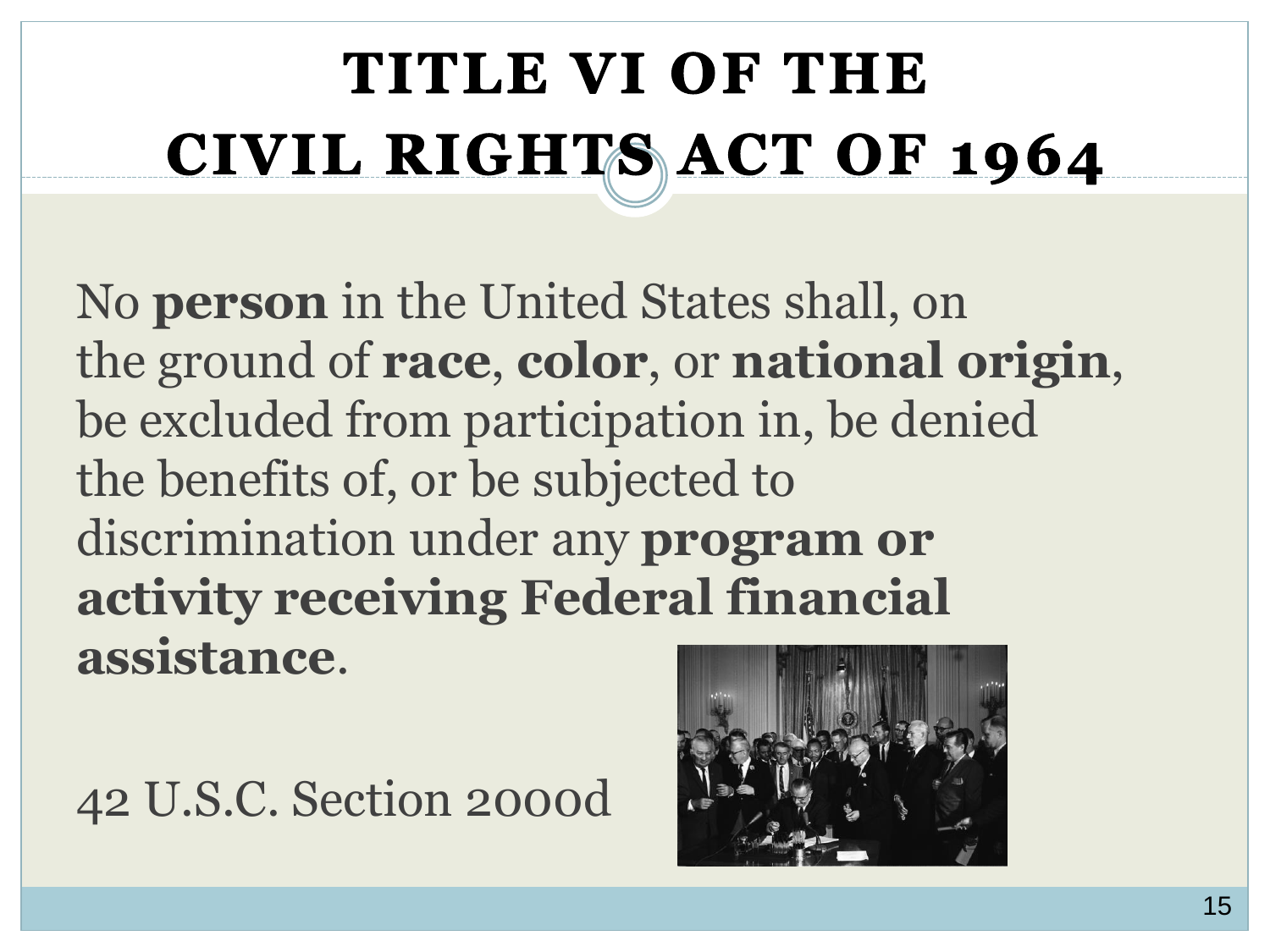#### NO PERSON IN THE UNITED STATES...

16

## ❖"Person" includes citizens and noncitizens alike.

❖Undocumented individuals in the United States are protected from discrimination by the Federal civil rights laws.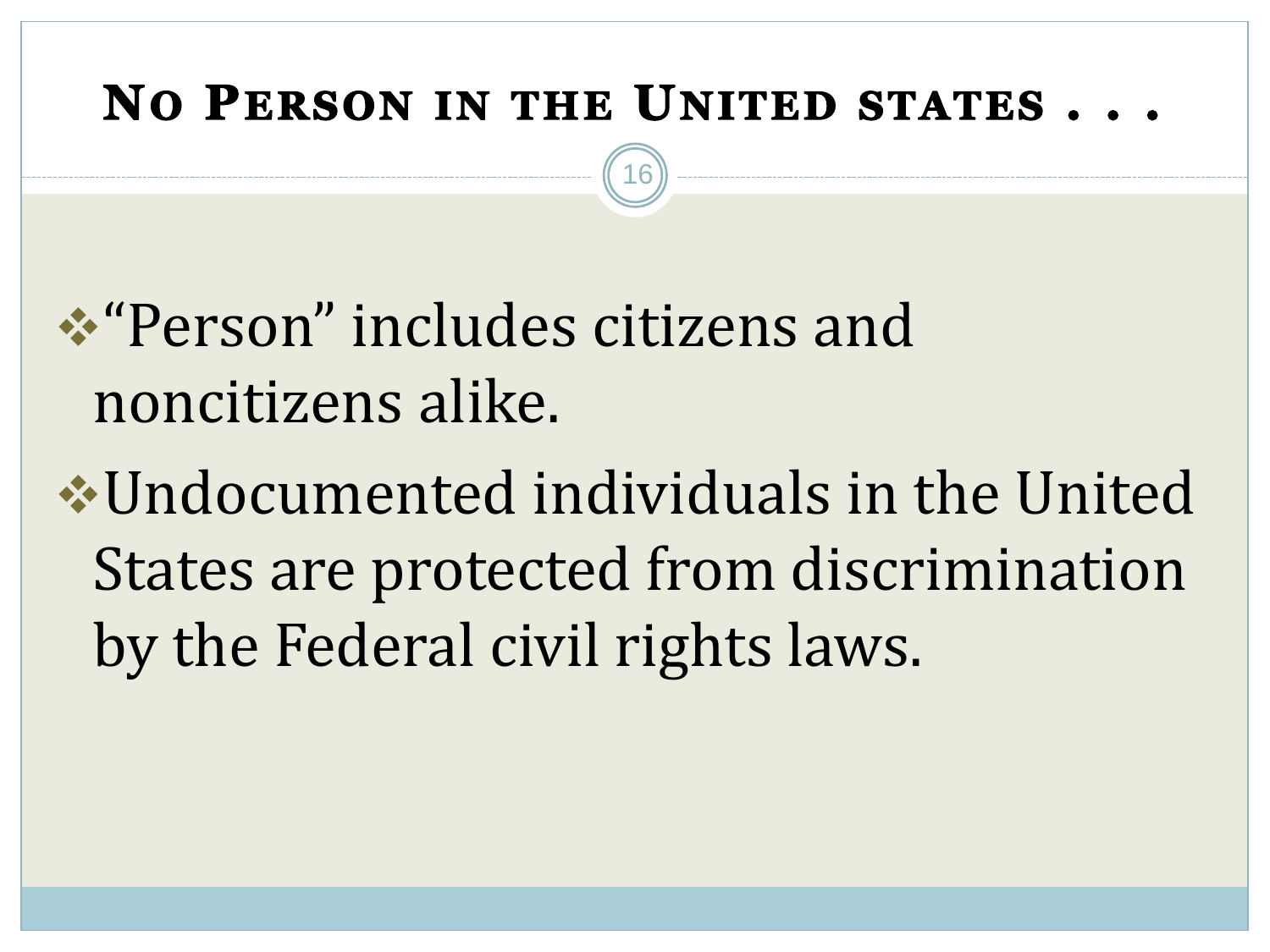#### ... SHALL ON THE GROUND OF RACE, COLOR, OR NATIONAL ORIGIN...

#### **Beyond the obvious:**

**"[R]ace, color or national origin"** includes any **perceived** race, color, or national origin.



National origin includes an individual's **accent, ancestry, birthplace, culture, immigration status, or language**.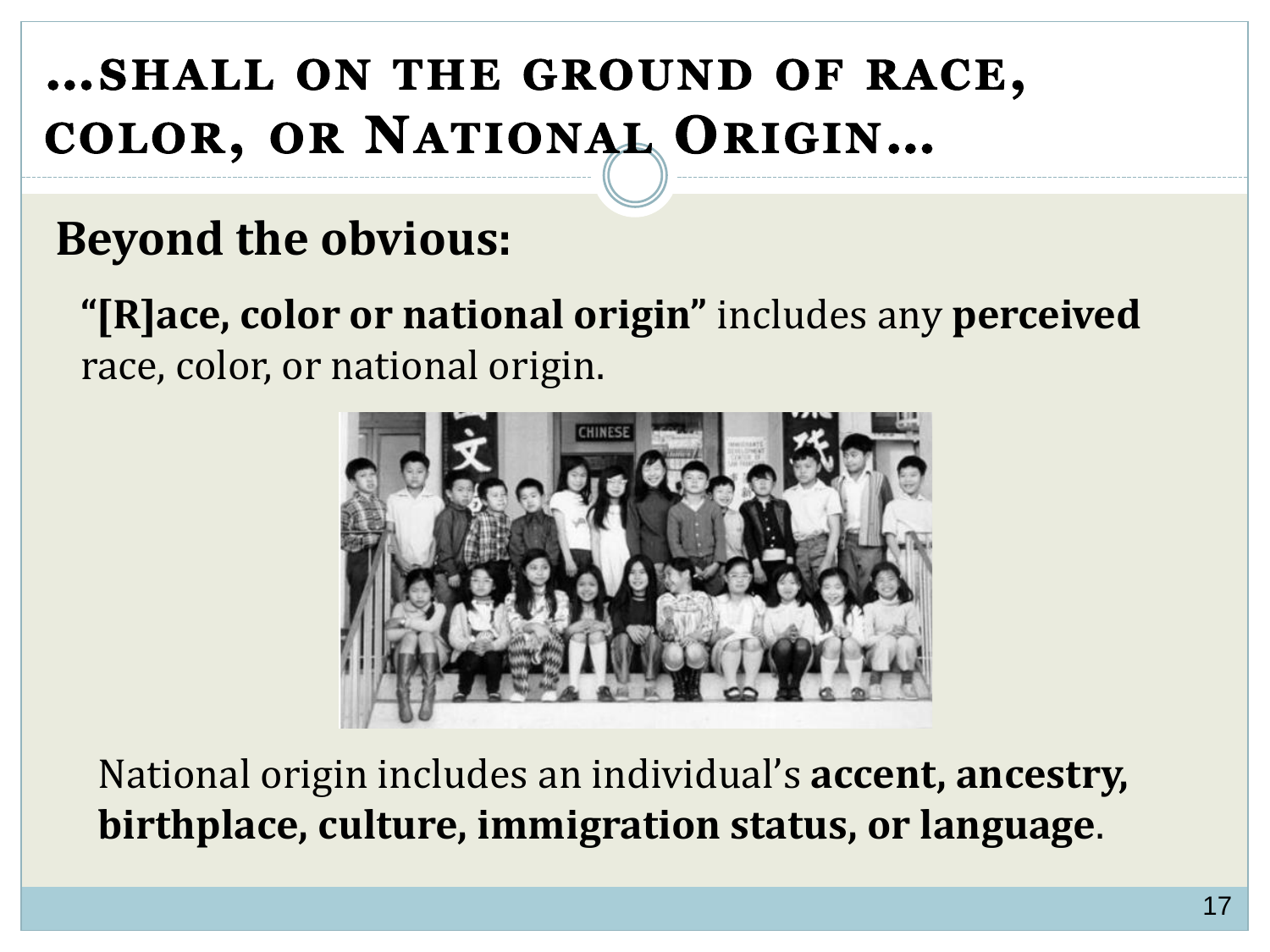## **RECIPIENT**

18

❖ Any state or its political subdivision,

- ❖ Any instrumentality of a state or its political subdivision,
- ❖ Any public or private agency, institution, organization, or other entity, or
- ❖ Any person to which Federal financial assistance is extended

**Directly or through another recipient**, including any successor, assignee, or transferee of a recipient, but excluding the ultimate beneficiary of the assistance.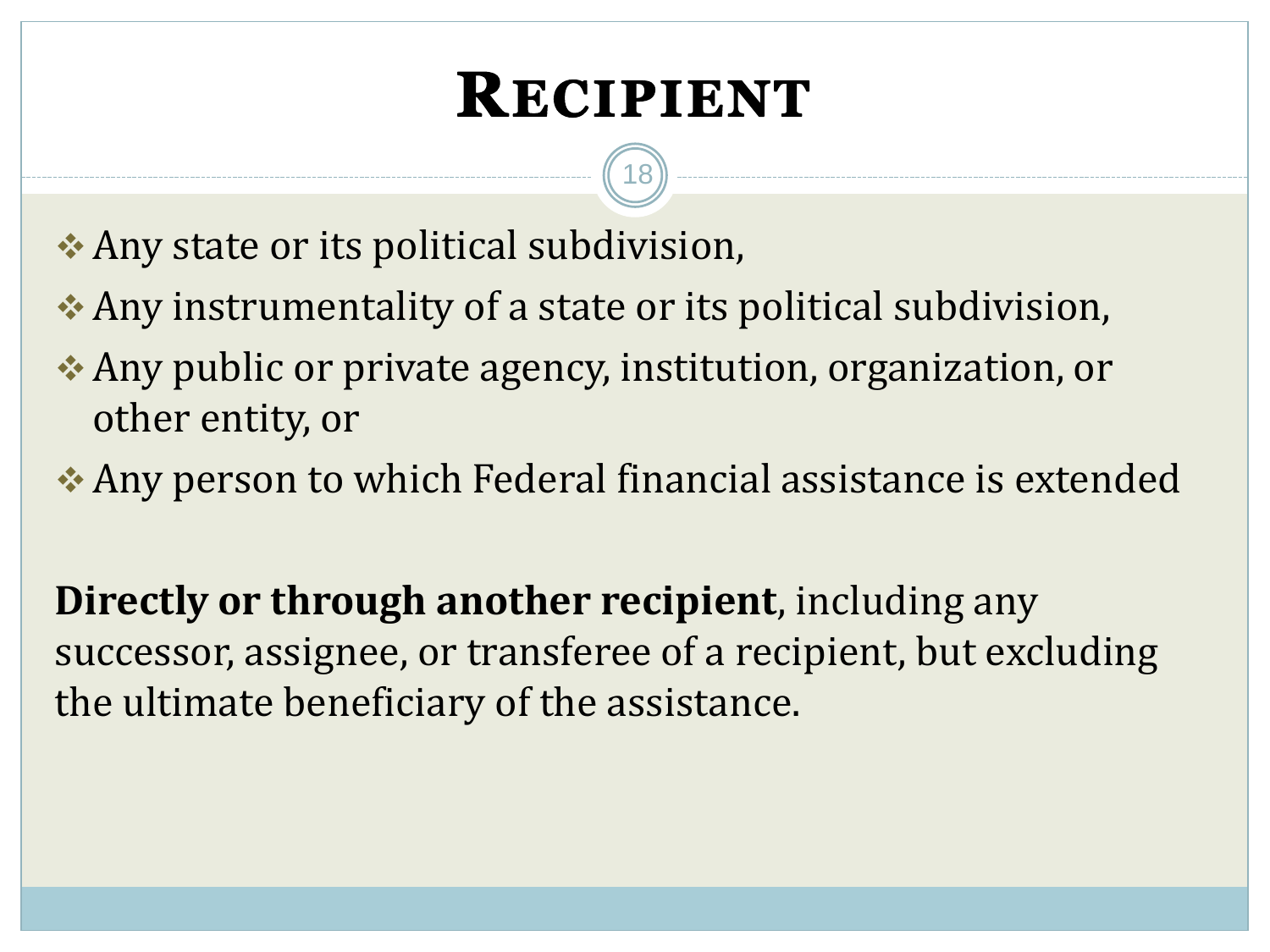#### FEDERAL FINANCIAL ASSISTANCE

19

**\*Federal financial assistance (FFA)** *does not* **have to be monetary**

- ❖ Grants and loans
- ❖ Grants or donation of Federal property (e.g., military surplus, computers, vehicles)
- ❖ Detail of Federal personnel
- ❖ The sale, lease, or permission to use Federal property, and
- ❖ Any Federal contract for the "provision of assistance."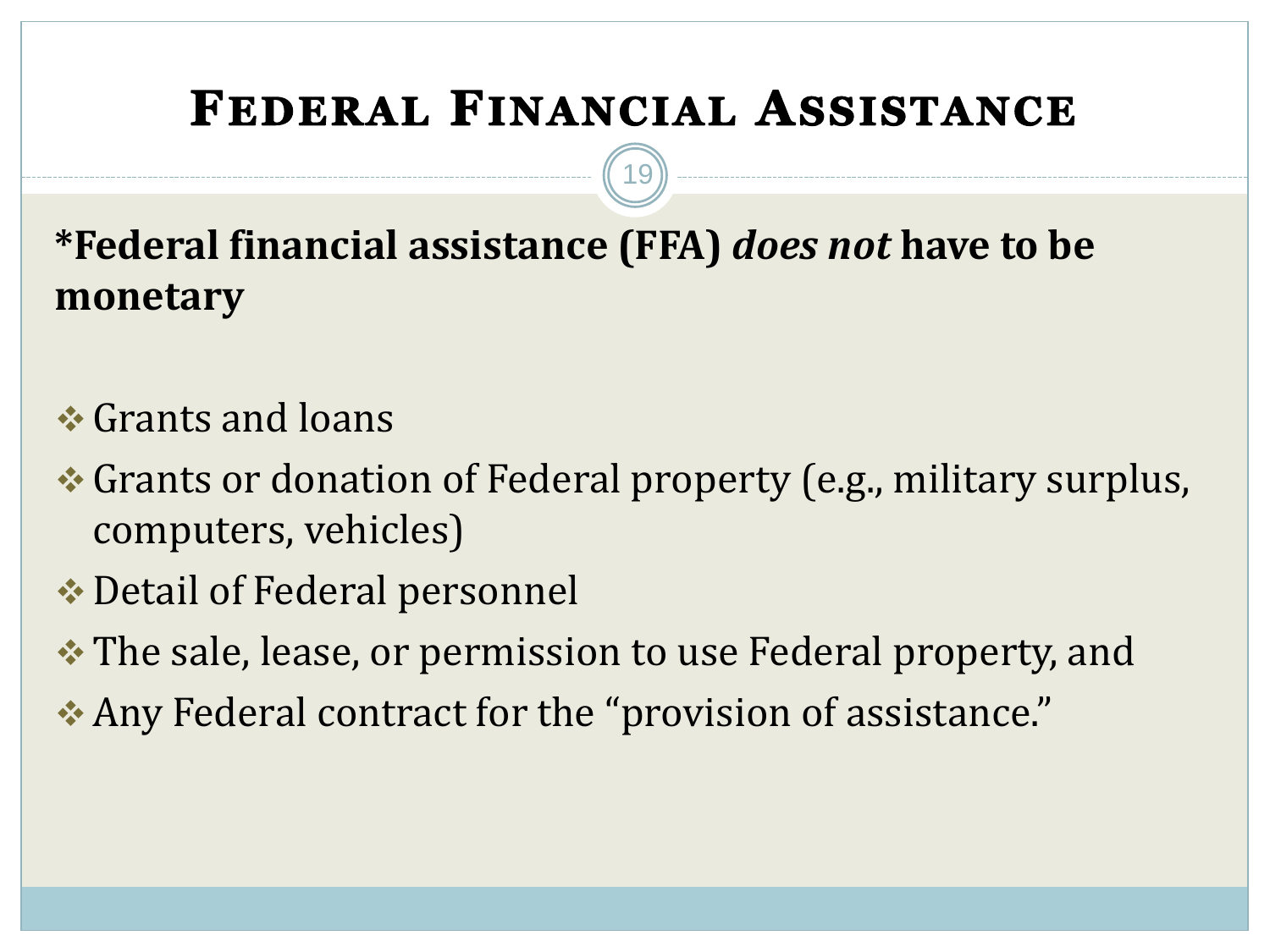### **PROGRAM OR ACTIVITY**

#### **All of the operations of…**

- Department or Agency of State or local government
- Educational institutions
- Corporations & private organizations

#### **that receive federal financial assistance."**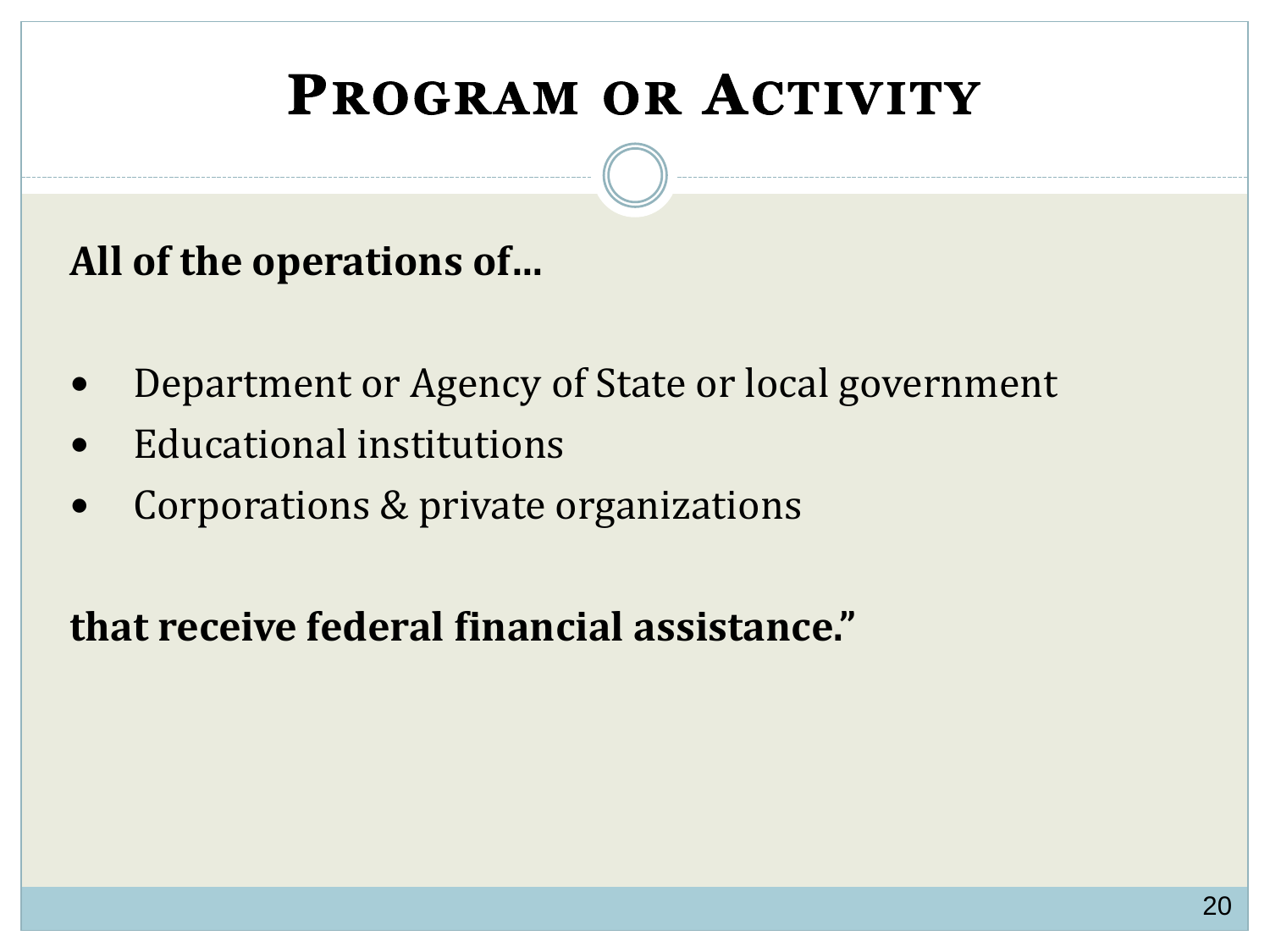# **IDENTIFYING DISCRIMINATION** UNDER THE CIVIL RIGHTS LAWS, **INCLUDING TITLE VI**

#### **Intentional Discrimination**  (Disparate or Different Treatment)

**Disparate Impact**  (Discriminatory Effects)

**Retaliation and Intimidation**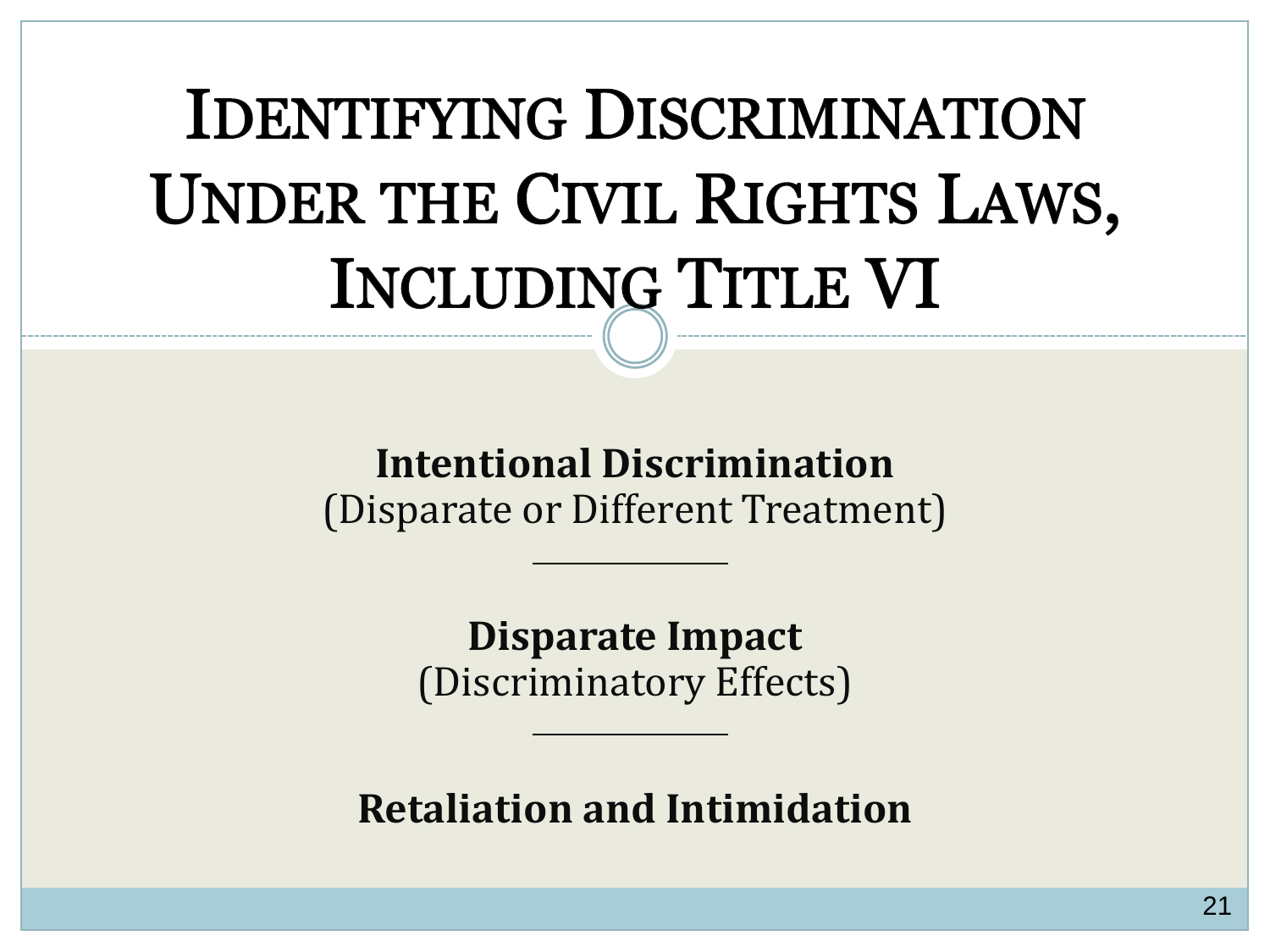# **WHAT IS DISPARATE IMPACT?**

22

**When a recipient uses criteria or methods of administration (***i.e.***, makes a decision, like a permitting decision) that has the effect of subjecting persons to discrimination.**

**How do you prove a "prima facie" case of disparate impact?**

- 1. Determine that the recipient utilized a **facially neutral policy or practice**  that
- 2. Had an **adverse** (harmful)
- **3. Disproportionate** (disparate) impact on the basis of race or ethnicity, *etc.*, **and**
- 4. Show a **causal link** between the facially neutral policy or practice (action) and the adverse disproportionate (disparate) impact.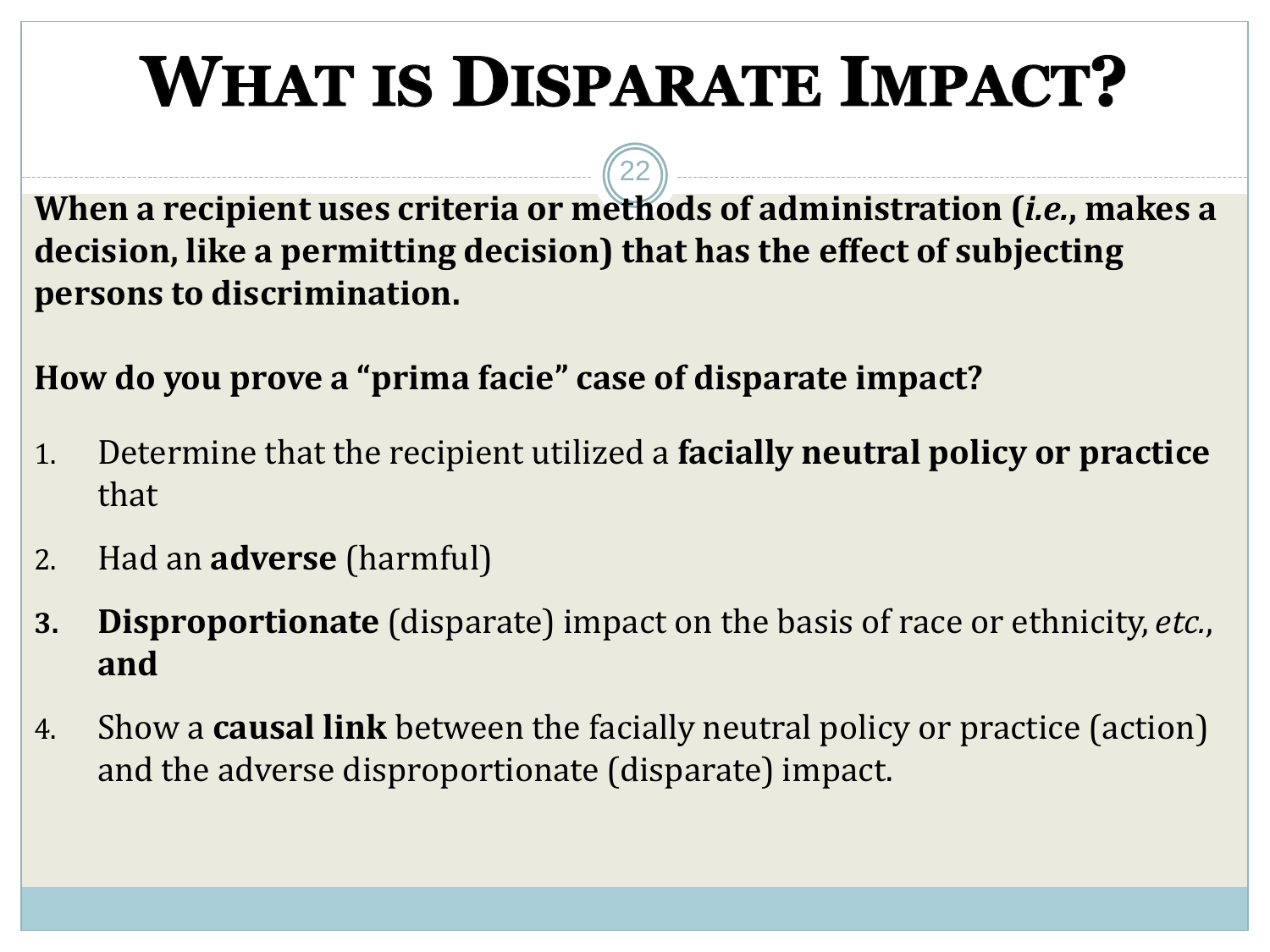## **REGULATIONS ALSO REQUIRES:**

23

Recipients have in place a nondiscrimination program/procedures:

- ➢ Notice of non-discrimination §7.95(a);
- ➢ Non-Discrimination Coordinator §7.85(g);
- ➢ Grievance procedures for complaints filed under the Federal non-discrimination laws §7.90;
- ➢ Access to programs and activities for persons with limited English proficiency and persons with disabilities;
- ➢ Public participation plan that is consistent with federal civil rights laws; and
- $\triangleright$  Collect and maintain data about the communities they serve  $\S$ 7.85(a)-(f).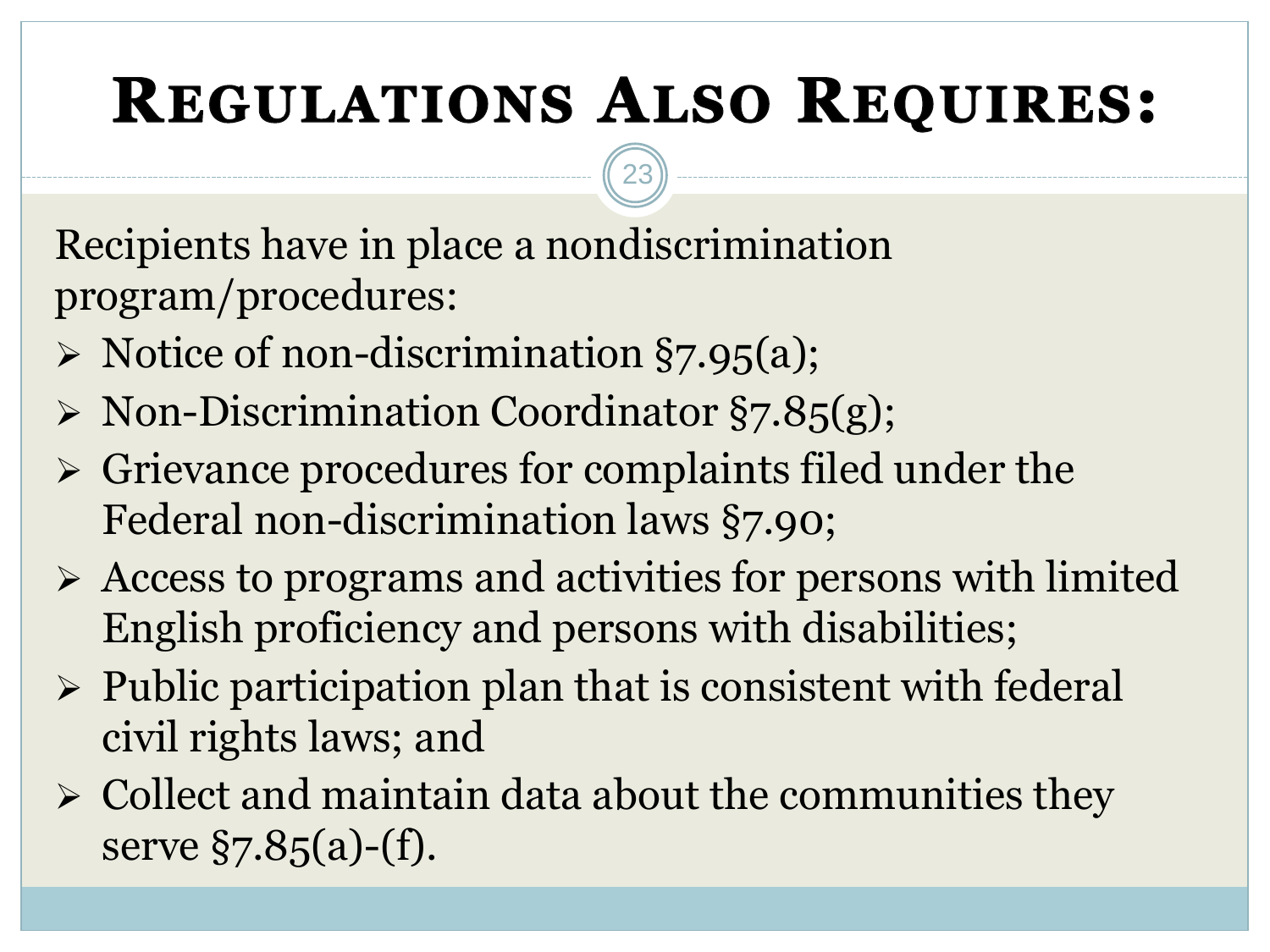### **Taking Action to Ensure Compliance**

24

Consider procedural requirements

 Does the action, policy or practice have a disparate impact?

 Does the recipient have a substantial, legitimate justification for the action, policy or practice?

Is there a less discriminatory impact?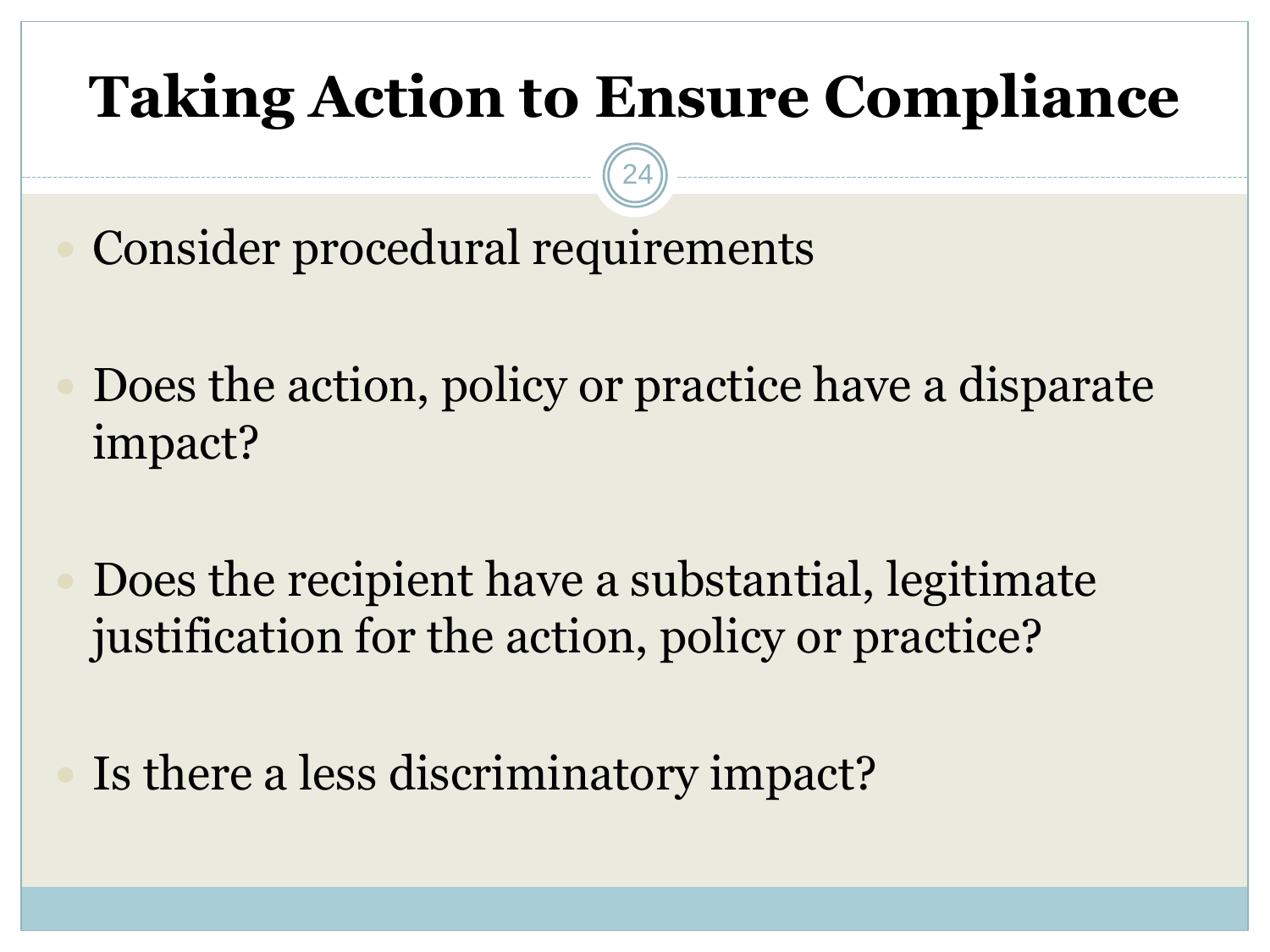#### **RESOURCES**

- [Title VI of the Civil Rights Act of 1964](http://www.justice.gov/crt/about/cor/coord/titlevi.php)
- EPA Non-Discrimination Regulations
	- [40 C. F. R Part 7](https://www.ecfr.gov/cgi-bin/text-idx?SID=4eed14444d685ee884f33b945c997ca4&mc=true&tpl=/ecfrbrowse/Title40/40cfr5_main_02.tpl) [40 C.F.R. Part 5](https://www.ecfr.gov/cgi-bin/text-idx?SID=4eed14444d685ee884f33b945c997ca4&mc=true&tpl=/ecfrbrowse/Title40/40cfr5_main_02.tpl)

#### [Key EPA Title VI Guidance and Policies](https://www.epa.gov/ogc/ecrco-guidance-and-policies)

➢Title VI Prohibition Against National Origin Discrimination Affecting LEP Persons Guidance (2004) ➢Title VI Public Involvement Guidance for EPA Recipients (2006)

- $\triangleright$  Chapter 1 of Compliance Toolkit and FAQs
- [DOJ Title VI Legal Manual](https://www.justice.gov/crt/fcs/T6manual)
- EPA September 20 Responses to the EPA OIG Audit: [https://www.epa.gov/office-inspector-general/report](https://www.epa.gov/office-inspector-general/report-improved-epa-oversight-funding-recipients-title-vi-programs-could)improved-epa-oversight-funding-recipients-title-viprograms-could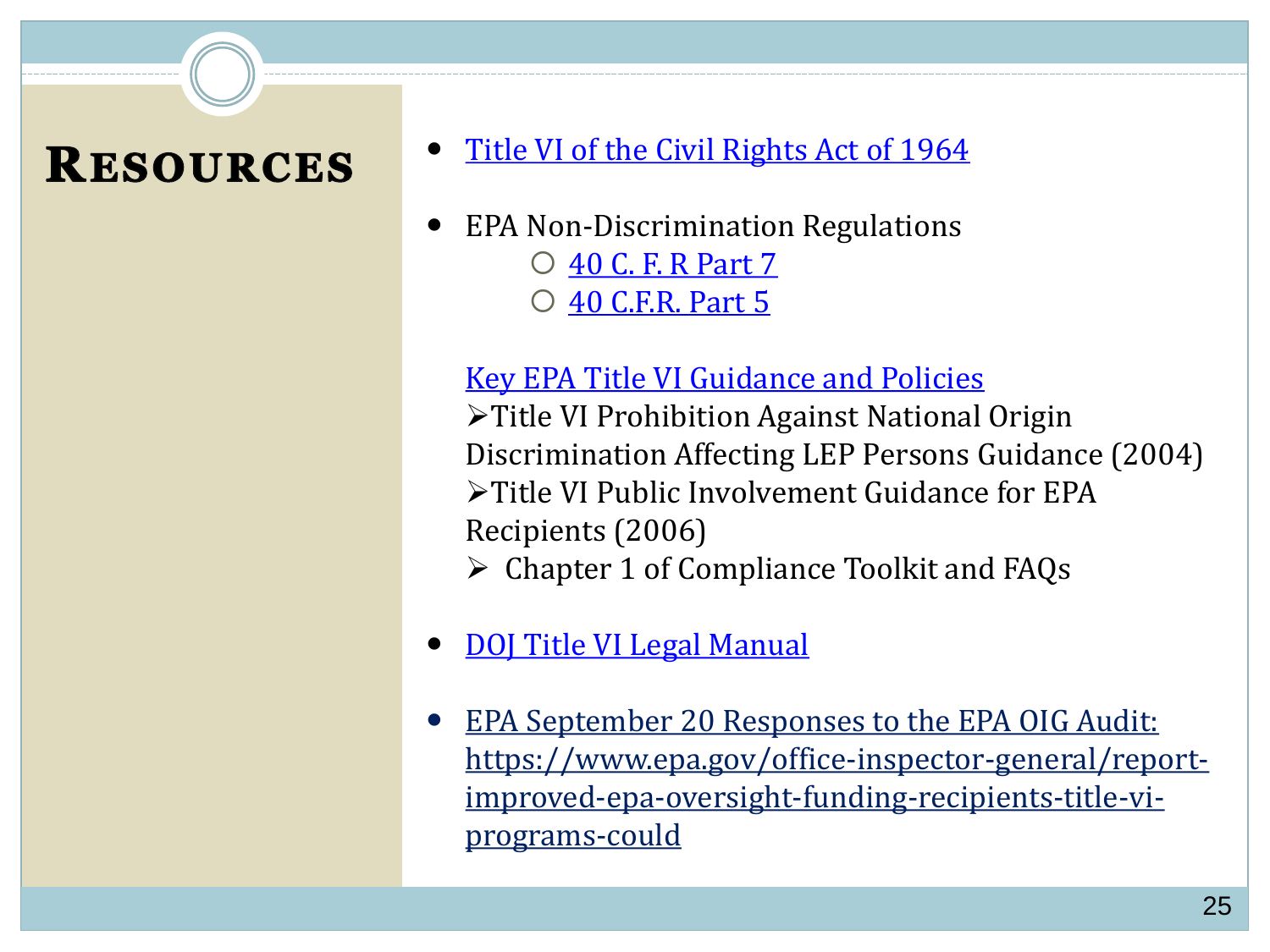### **Breakout Sessions**

- Questions about the presentation particularly on obligations under Title VI and agency regulations?
- Are there ways in which civil rights obligations might be helpful in  $-$  or aligned with  $-$  your agency priorities? Are there opportunities?
- Based on what you've heard, what questions might you take back to your program about compliance? What activities might you put in place to ensure compliance?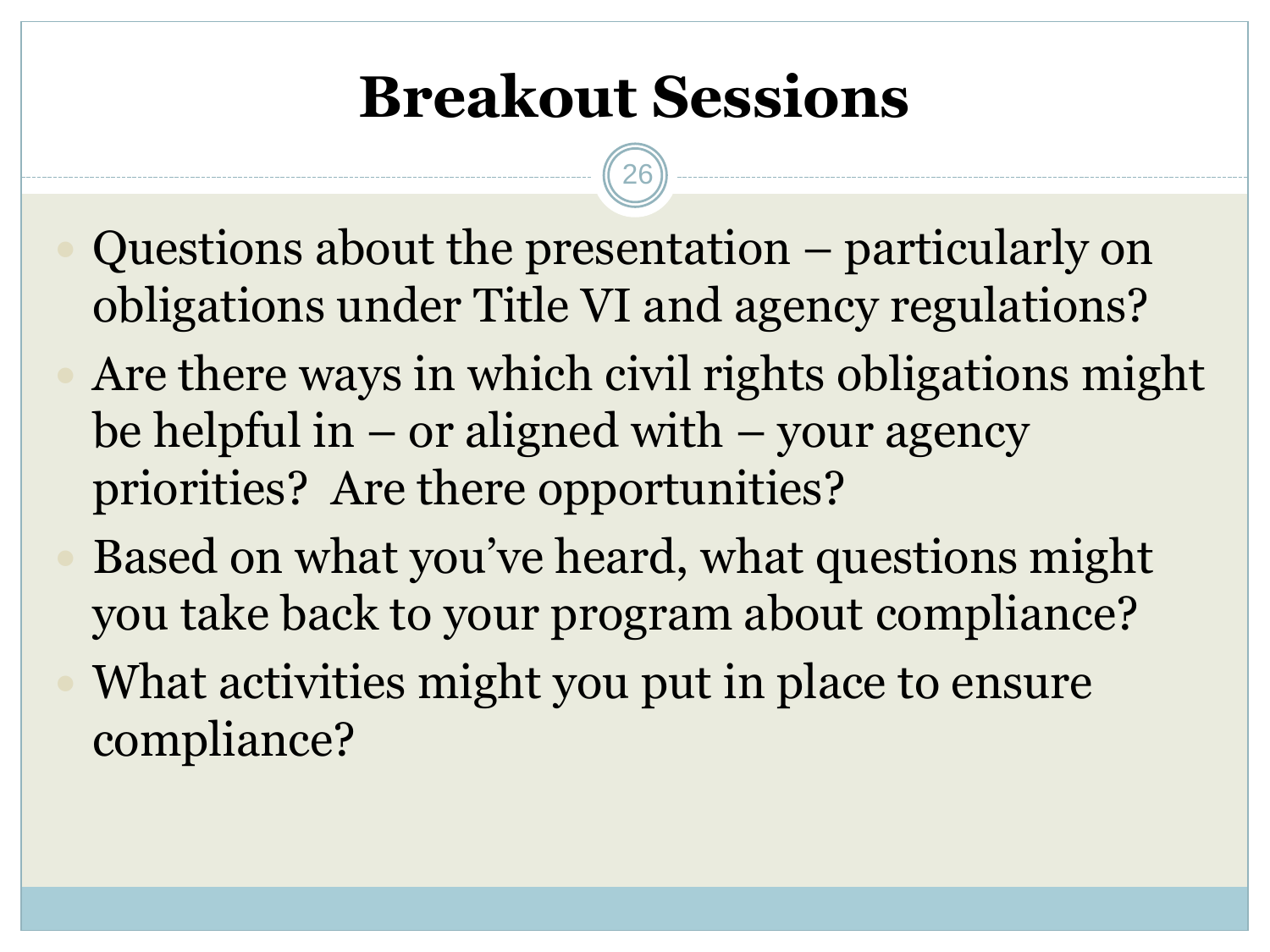### **EPA'S EXTERNAL CIVIL RIGHTS COMPLIANCE PROGRAM**

# **COMPLAINT RESOLUTION And COMPLIANCE PROCEDURES**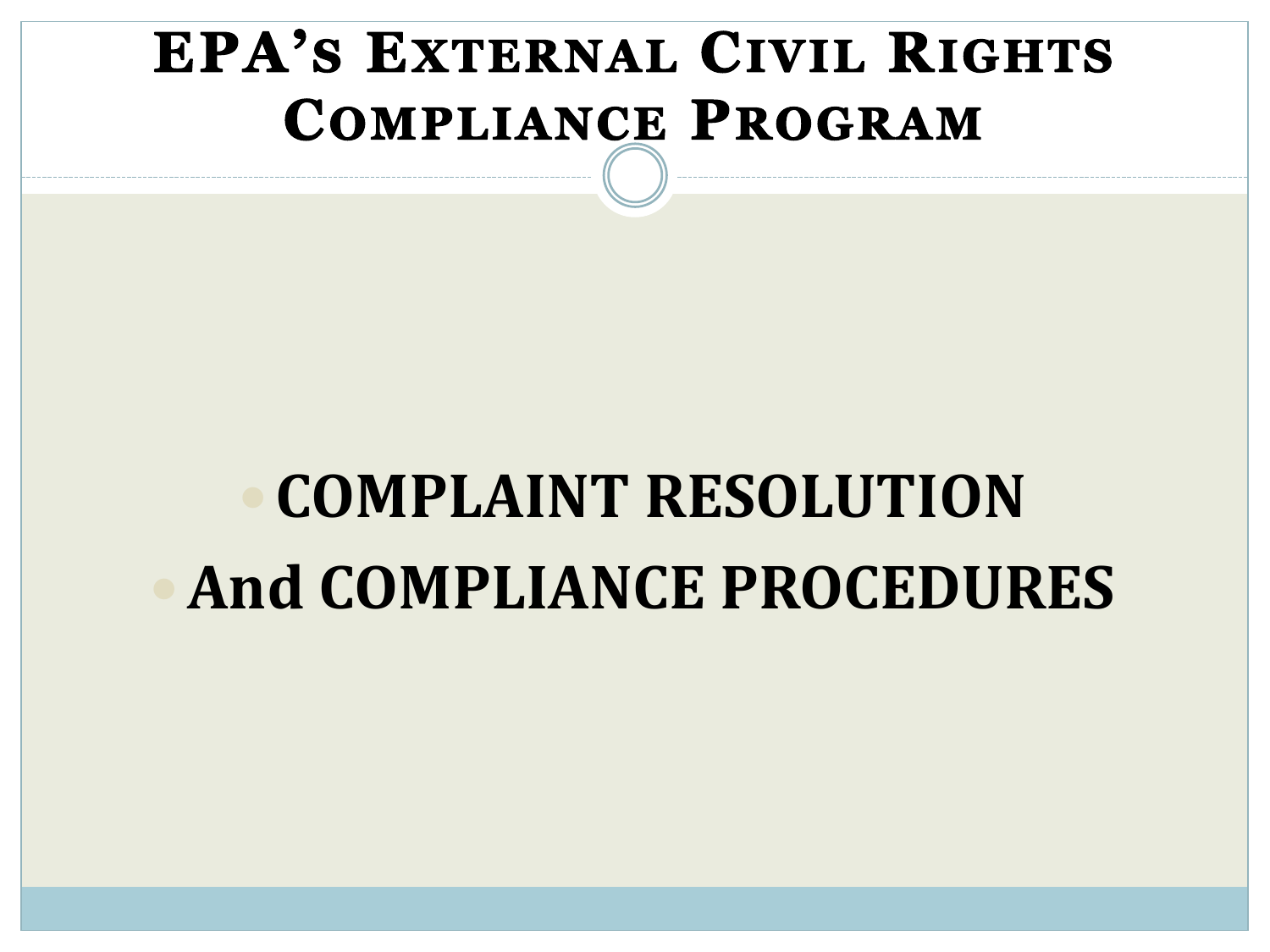#### **ECRCO'S RESPONSIBILITIES**

28

❖Conduct civil rights investigations and resolve complaints

❖Initiate compliance reviews and provide proactive technical assistance; assess the pre-award review Form 4700-4

❖See ECRCO Case Resolution Manual

❖Conduct technical assistance and outreach activities.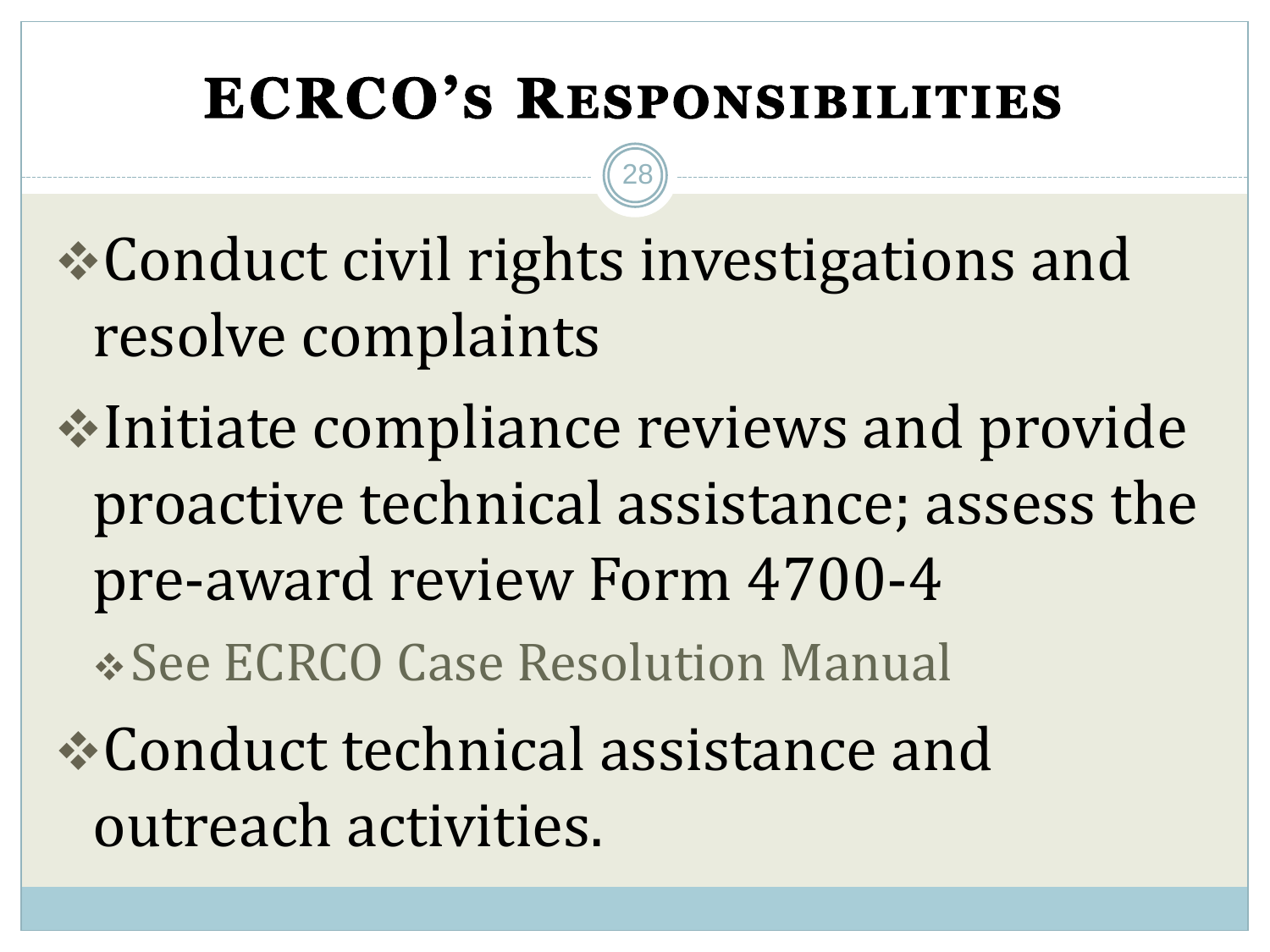## **COMPLIANCE REVIEWS**

- ➢ An ECRCO-initiated investigation of a particular aspect of an EPA recipient's programs or activities to determine compliance with federal civil rights laws.
- ➢ EPA regulations specify that EPA may periodically conduct compliance reviews to assess the practices of recipients to determine whether they comply with nondiscrimination statutes and regulations. *See* 40 C.F.R. §§ 7.110, 7.115; 5.605.
- ➢ ECRCO committed to increasing the number of post-award affirmative compliance reviews from today going forward. [ECRCO Process for Prioritizing and Selecting Compliance](https://www.epa.gov/system/files/documents/2022-01/01-06-20-ecrco-process-for-prioritizing-and-selecting-affirmative-compliance-reviews.pdf)  Reviews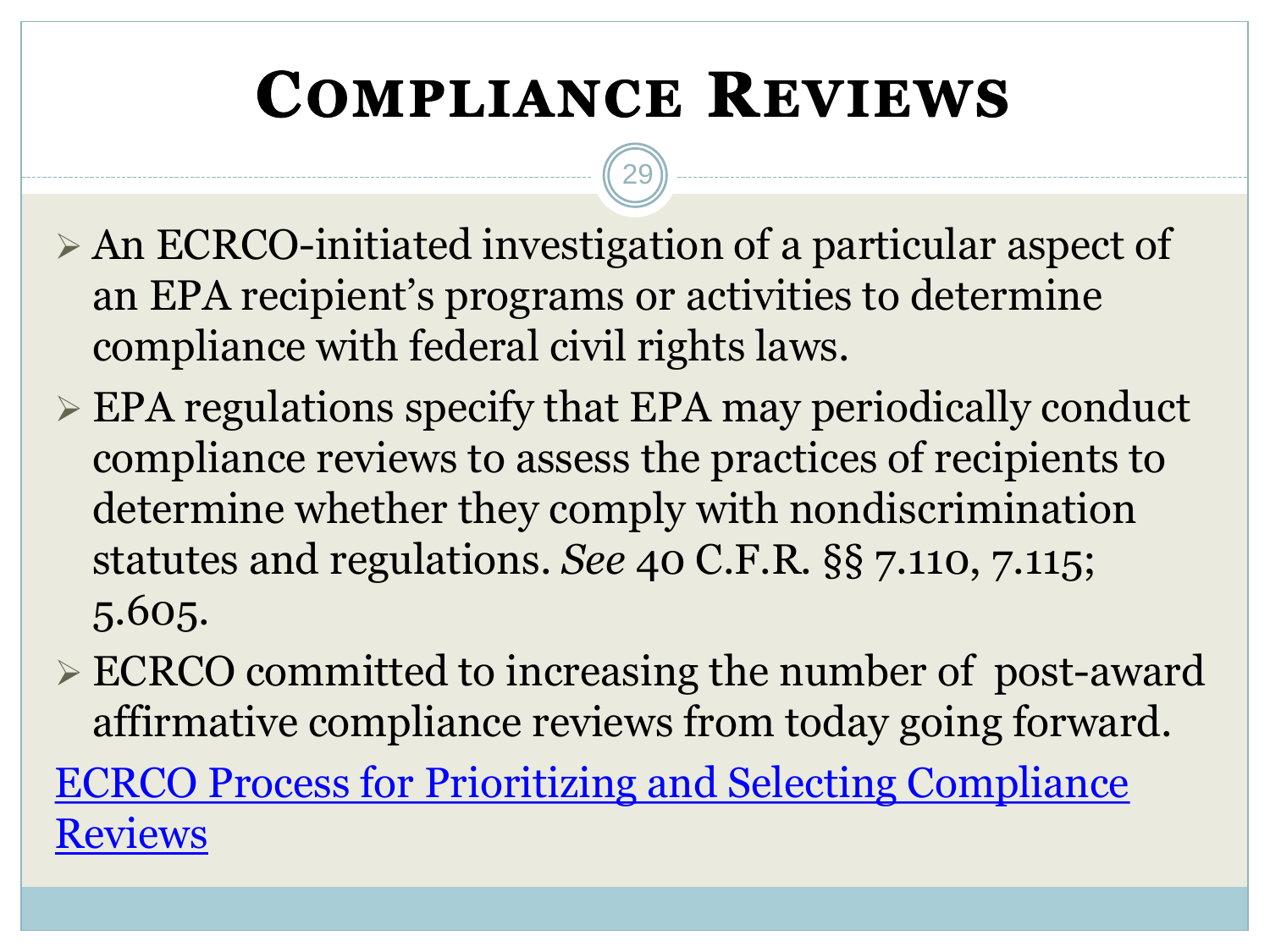## **EVALUATING COMPLAINTS**

30

#### Four jurisdictional requirements:

- ➢ Whether the complaint is in writing (40 C.F.R. § 7.120);
- ➢ Whether it alleges a discriminatory act(s) that, if true, may violate EPA's nondiscrimination regulation (40 C.F.R. § 7.120) - race, color, national origin (including limited English proficiency), disability, sex, or age; or for intimidation or retaliation (40 C.F.R. § 7.100);
- ➢ Whether it identifies an applicant for, or a recipient of, EPA financial assistance as the entity that committed the alleged discriminatory act (40 C.F.R. § § 7.15, 7.120); and
- ➢ Whether it was received by ECRCO within 180 calendar days of the alleged discriminatory act (40 C.F.R. § 7.120).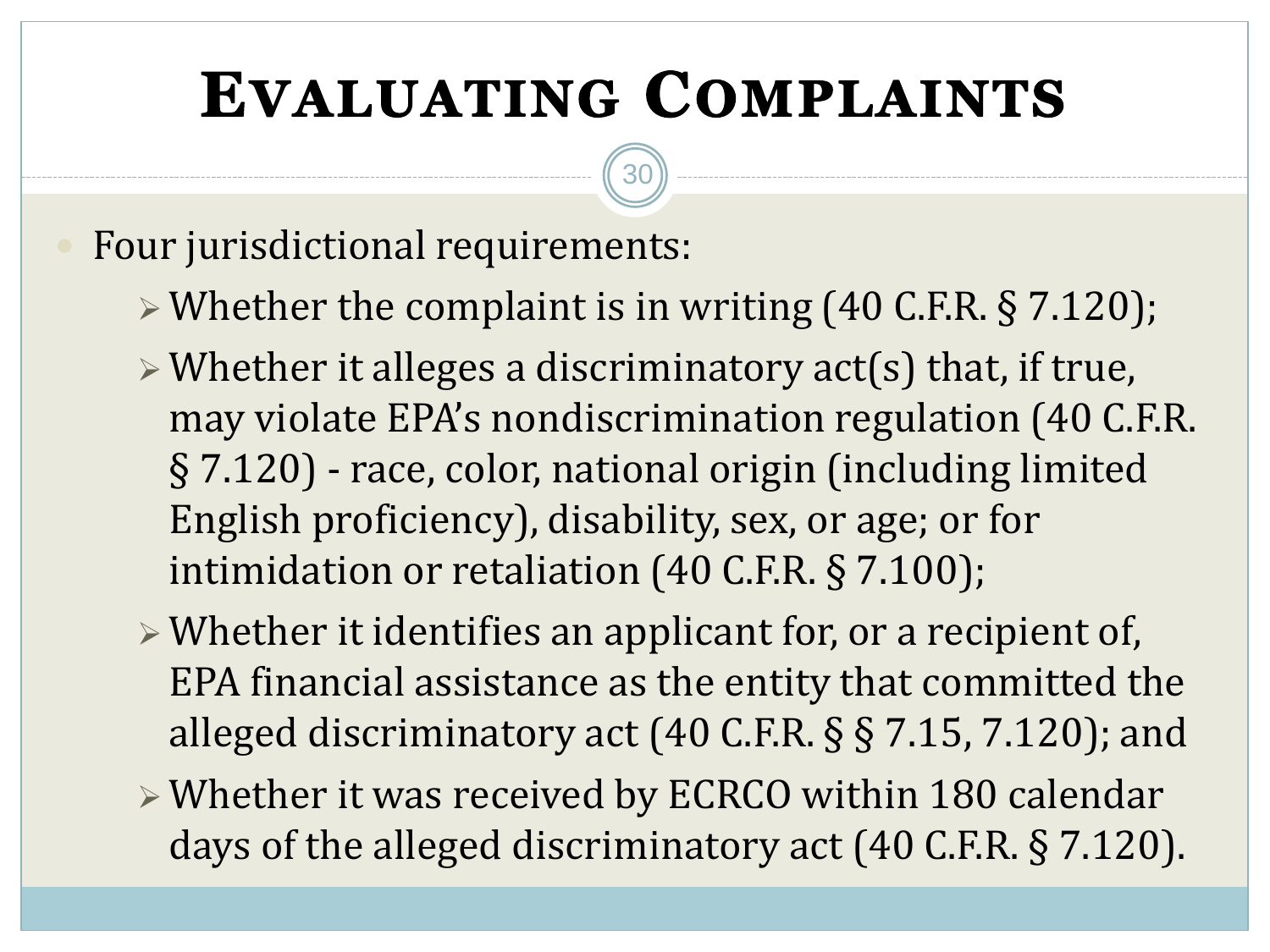### **OTHER FACTORS ECRCO CONSIDERS IN EVALUATING COMPLAINTS**

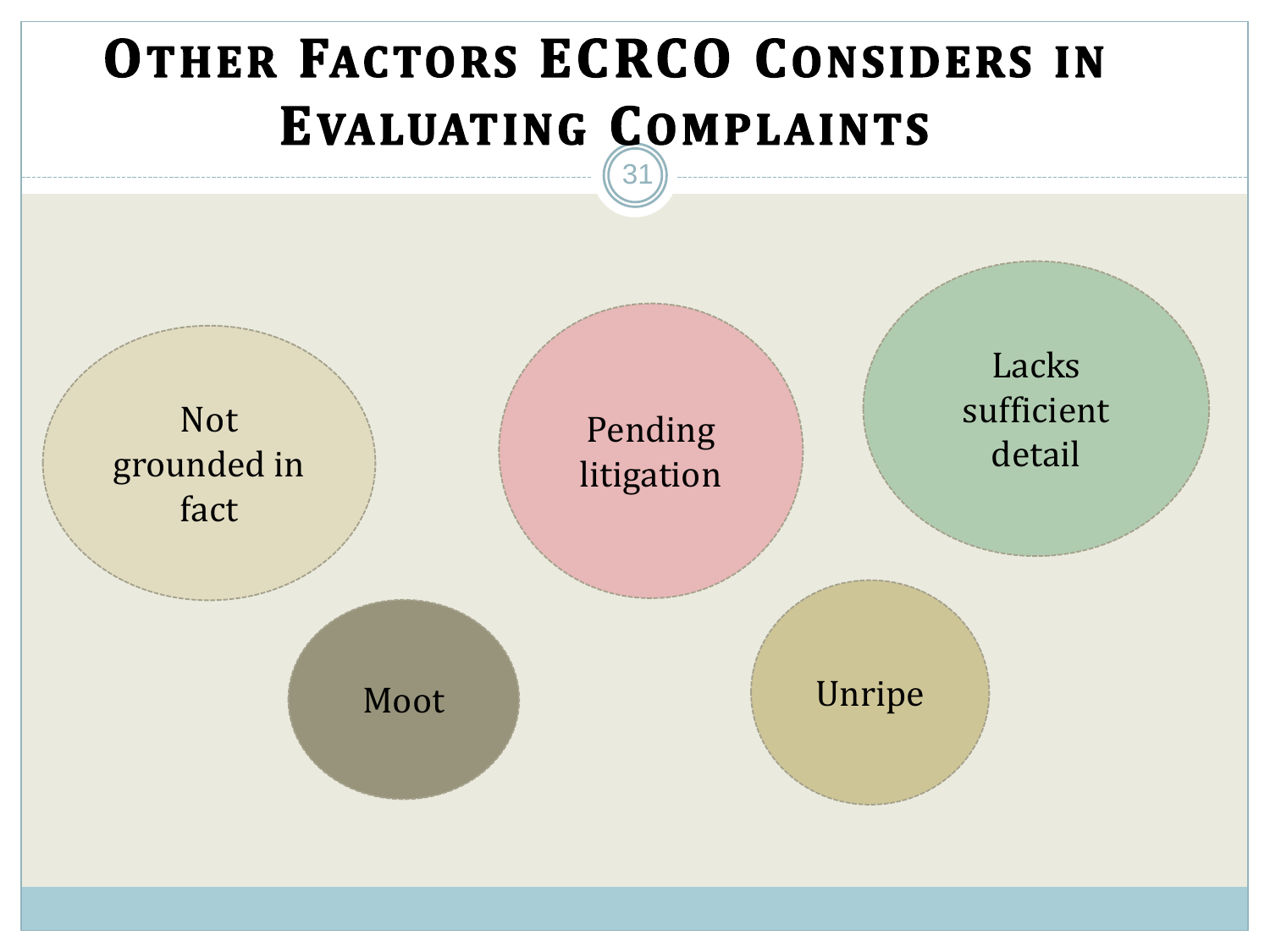## **JURISDICTIONAL DETERMINATION**

- In General, ECRCO will:
- ➢ Accept
- ➢ Reject
- ➢ Reject and Refer
- ➢ Possibility of Coordination with Another Agency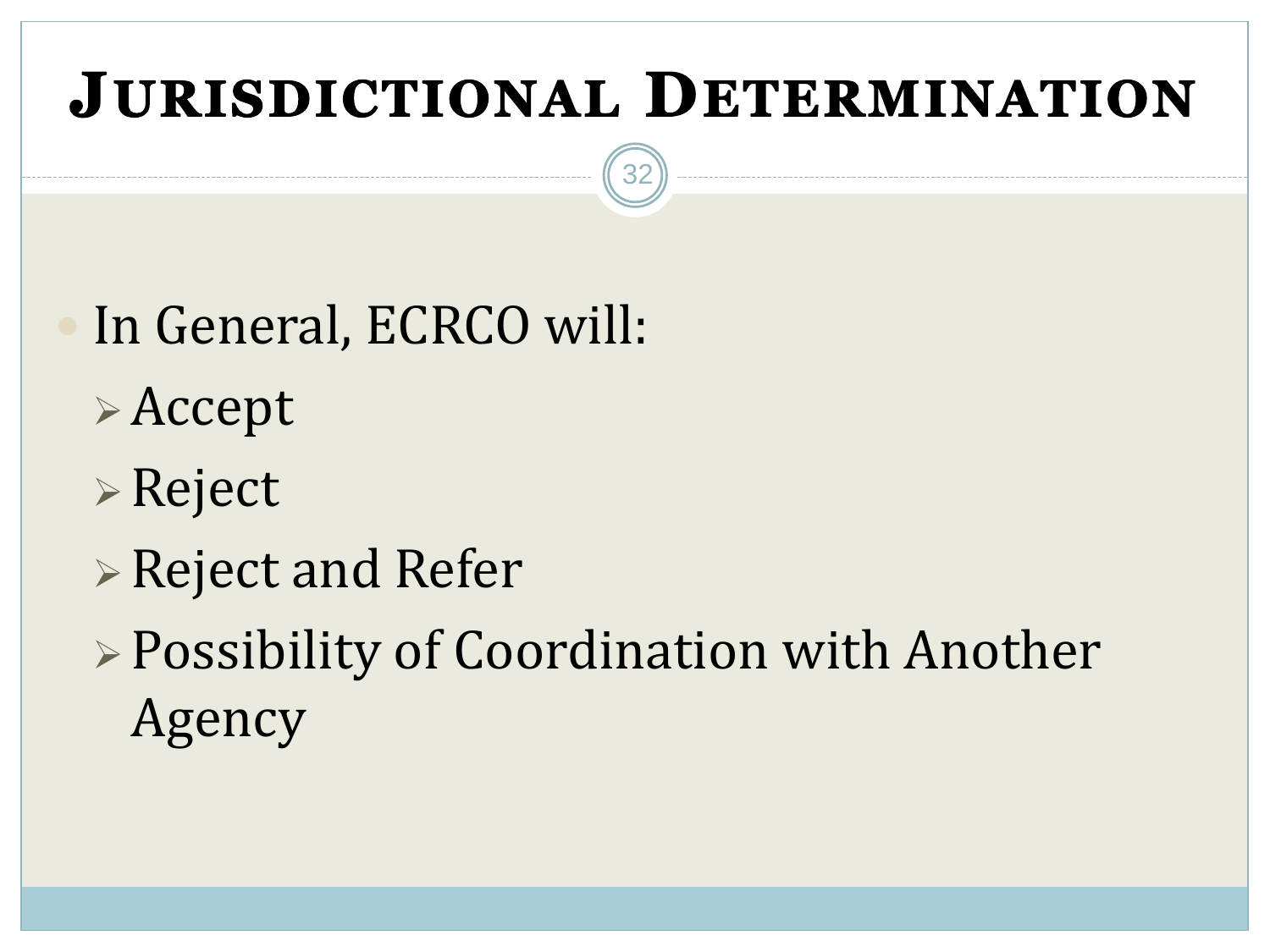#### **RESOLUTION PATHS FOR COMPLAINTS ACCEPTED FOR INVESTIGATION** 33

❖ Once ECRCO accepts a complaint for investigation, 40 C.F.R. §  $7.115(c)(1)$  provides that

- ❑ within 180 calendar days of accepting a complaint for investigation, ECRCO will issue "preliminary findings."
- ❖ Correspondingly, however, ECRCO is required by regulation to attempt to resolve complaints informally whenever possible*.*
- ❖ The 180-day time period is tolled:
	- ❑ when the complainant and recipient agree to pursue ADR pursuant to 40 C.F.R. § 7.120; or
	- ❑ when the recipient agrees to engage in informal resolution agreement process under 40 C.F.R. § 7.120(d)(2)(i).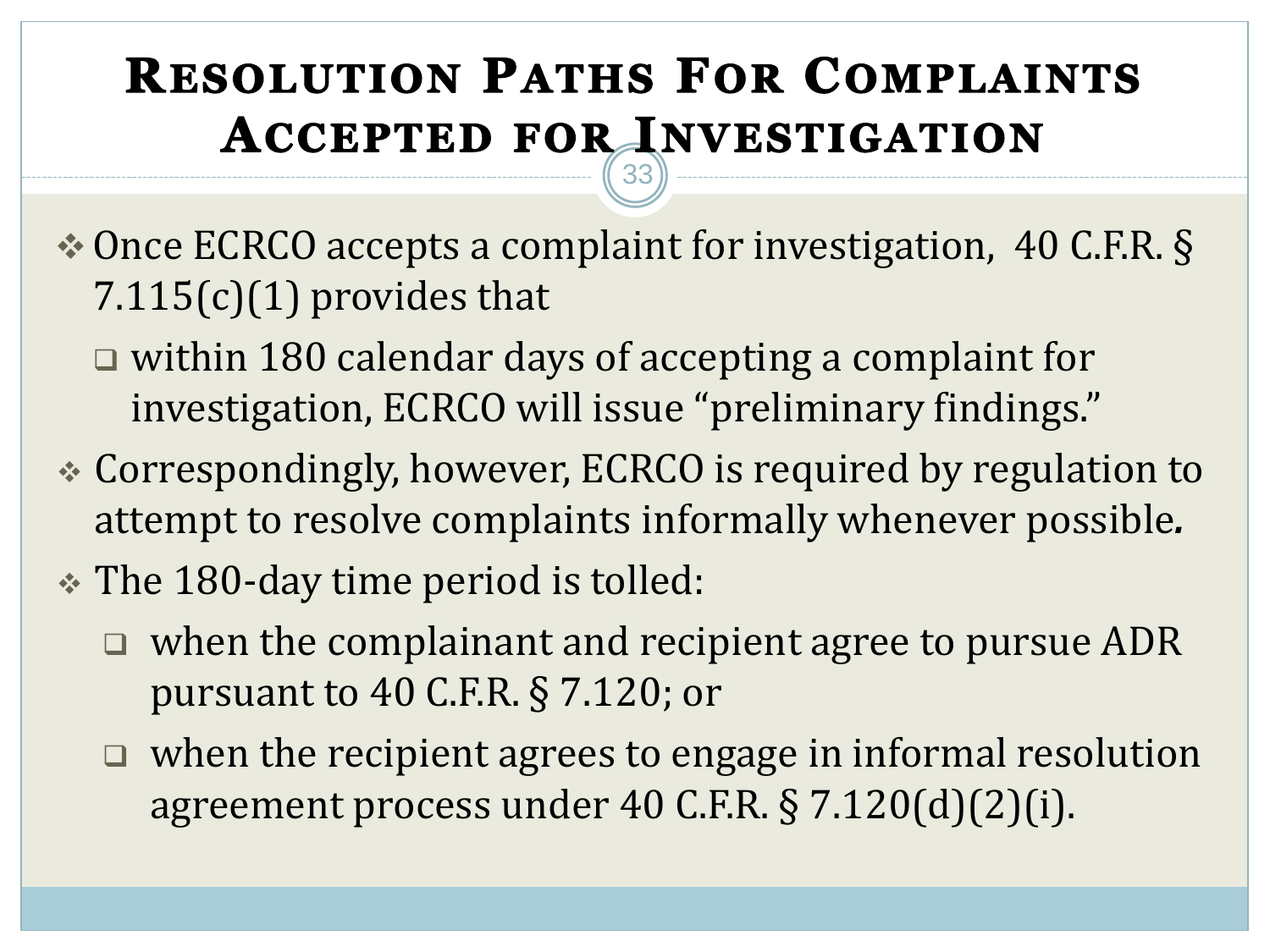## **INFORMAL RESOLUTION**

34

# ❖Informal Resolution Agreement (IRA) Process

# ❖Alternative Dispute Resolution (ADR) Process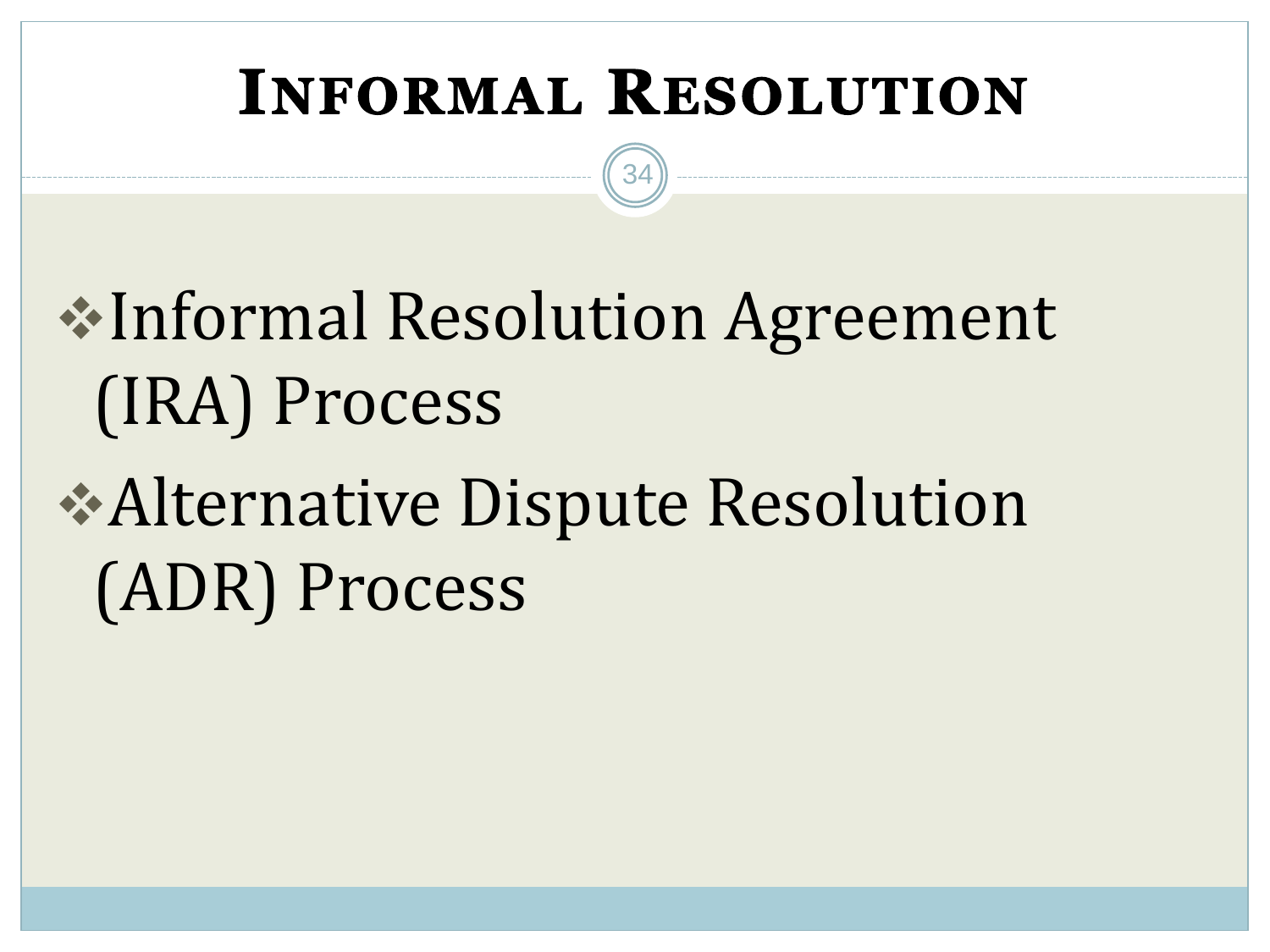# **INFORMAL RESOLUTION: IRA**

✓ *ECRCO and the recipient* attempt to informally resolve a complaint through an Informal Resolution Agreement (IRA).

- $\checkmark$  Fact-finding may continue.
- $\checkmark$  ECRCO seeks to obtain an agreement with recipient to engage in IRA process ASAP after acceptance.
- ✓ ECRCO *seeks input from the complainant* regarding potential complaint resolution issues.
- $\checkmark$  Once IRA is signed, ECRCO issues letters to the recipient and complainant resolving the complaint.
- $\checkmark$  ECRCO monitors the implementation of the IRA until the recipient has fulfilled the terms of the Agreement.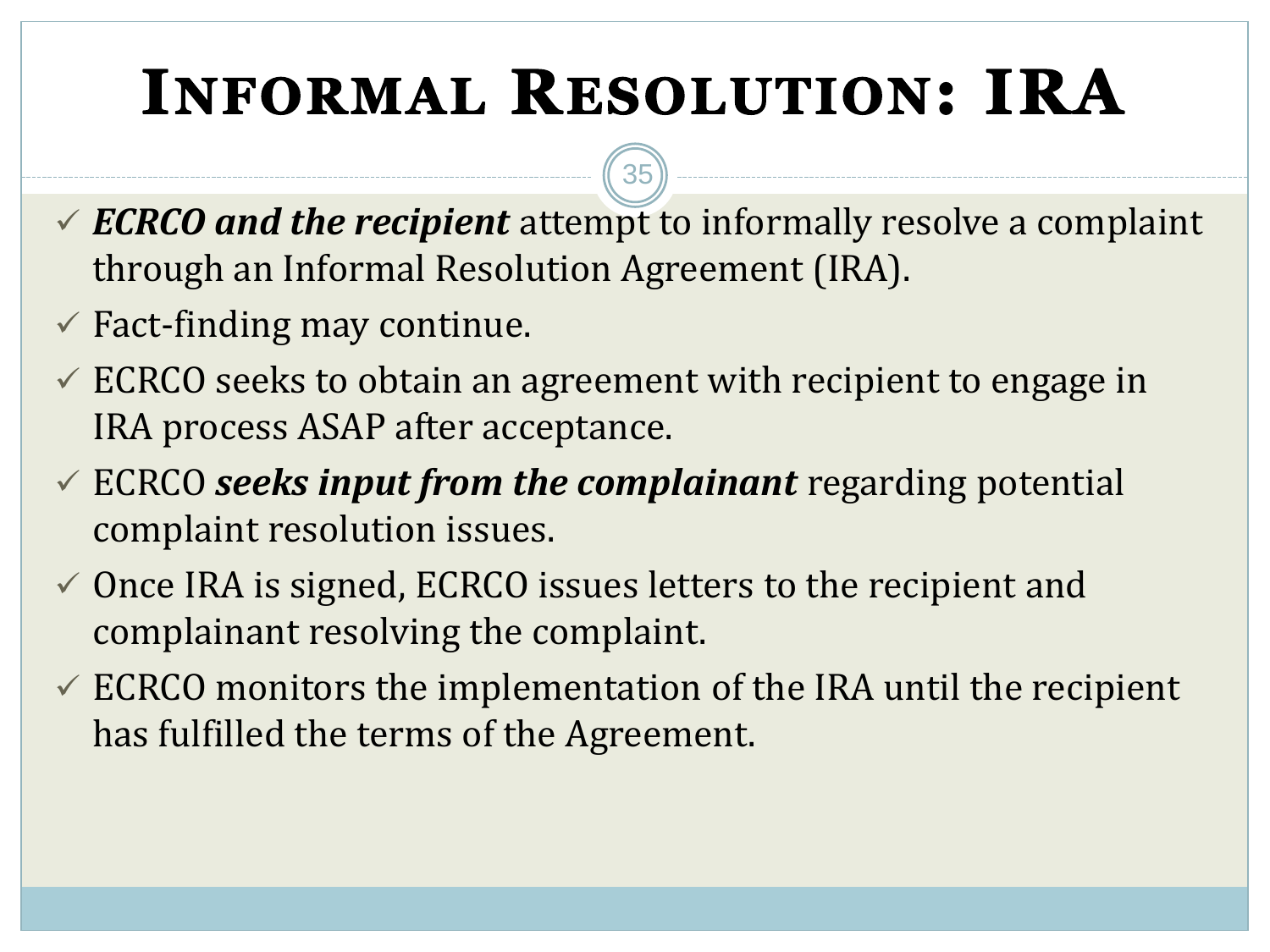# **INFORMAL RESOLUTION: ADR**

- $\checkmark$  Formal mediation of complaint issues accepted for investigations between the **recipient and the complainant using a professionally trained mediator.**
- $\checkmark$  ECRCO has discretion to determine, on a case-by-case basis, whether to offer ADR as a possible resolution path.
- $\checkmark$  Completely voluntary process for both the recipient and the complainant.
- $\checkmark$  ECRCO suspends its investigation.
- $\checkmark$  If agreement is reached, ECRCO determines if terms reasonably address the issues accepted for investigation.
- $\checkmark$  If so, ECRCO issues letters to recipient and complainant that ADR Agreement serves to resolve the complaint fully and that ECRCO will close the complaint as of the date of the letter.
- $\checkmark$  ECRCO does not monitor the implementation of the ADR Agreement.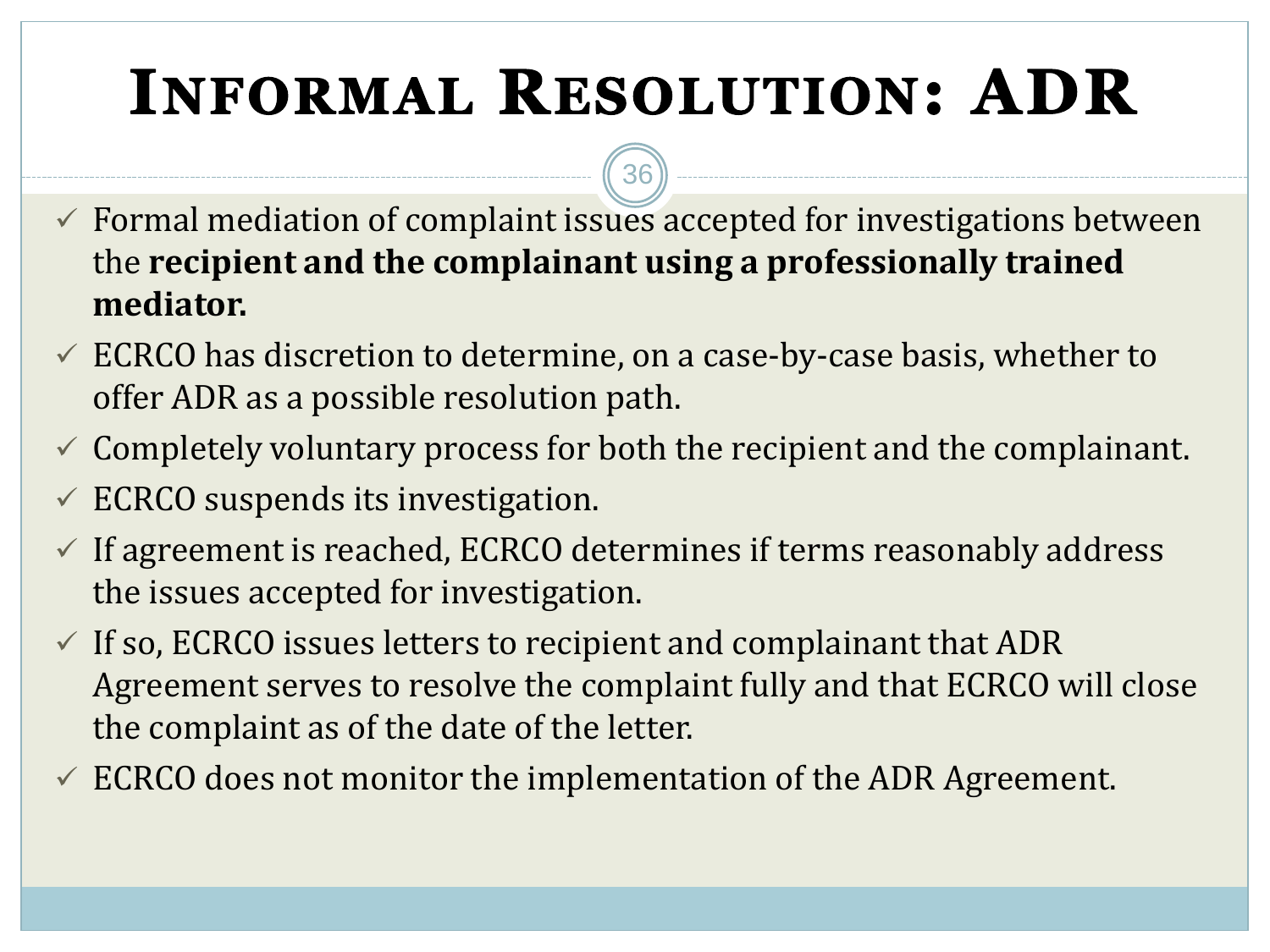## **FAILURE OF IRA PROCESS**

37

❖If an Informal Resolution Process fails, the 180-day clock for preliminary findings resumes.

### ❖ECRCO will issue Notice to Recipient and Complainant.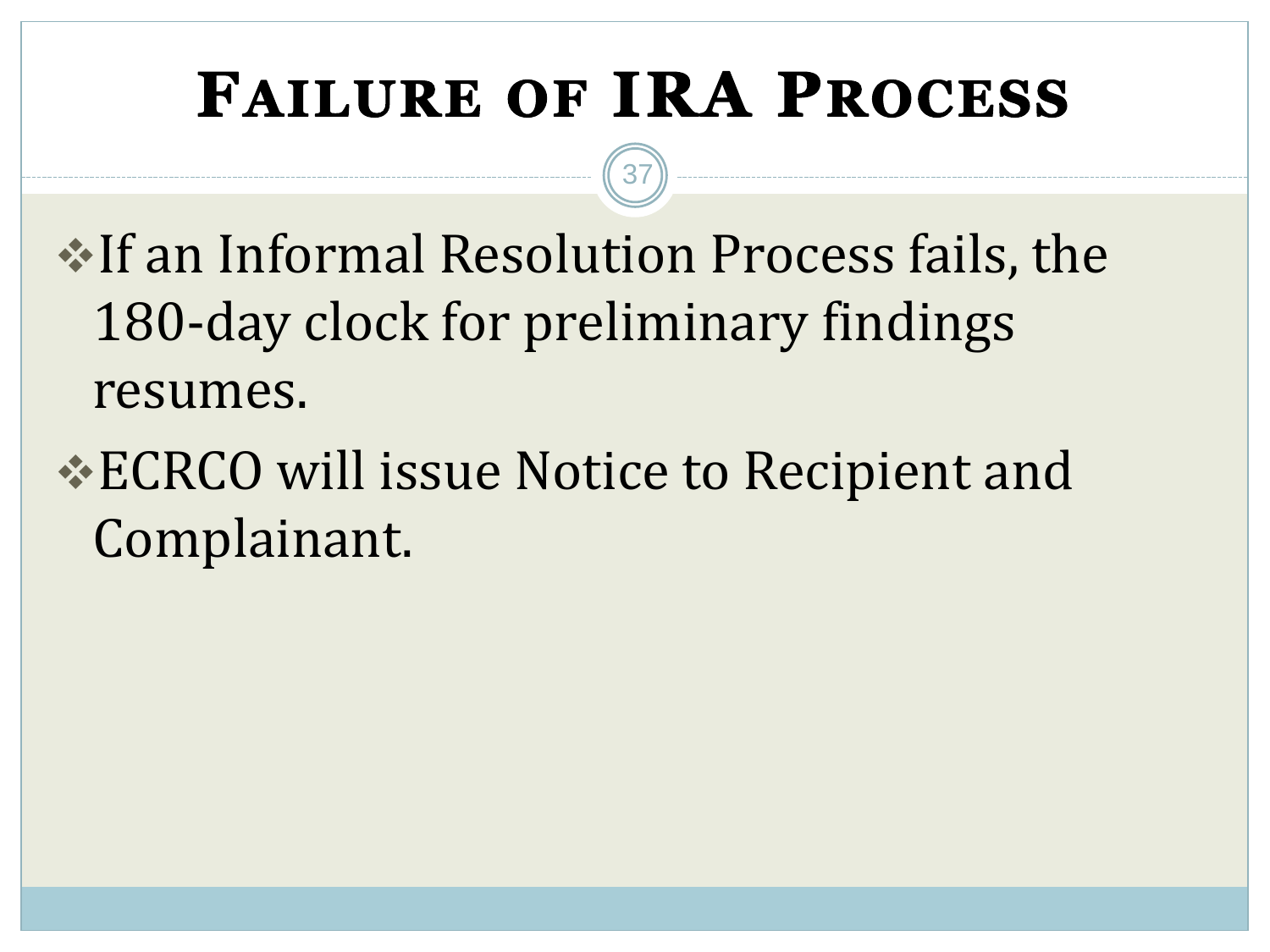## **PRELIMINARY FINDINGS**

38

❖ EPA's nondiscrimination regulation requires ECRCO to notify the recipient of:

- preliminary findings within 180 days after acceptance of the complaint for investigation, – excluding any time spent in any failed IRA process;
- recommendations, if any, for achieving voluntary compliance; and
- the recipient's right to engage in voluntary compliance negotiations where appropriate.
- ❖ Preliminary findings may include partial findings and may range from preliminary findings of fact to preliminary findings of law, including a finding of insufficient evidence, on one or more issues under investigation.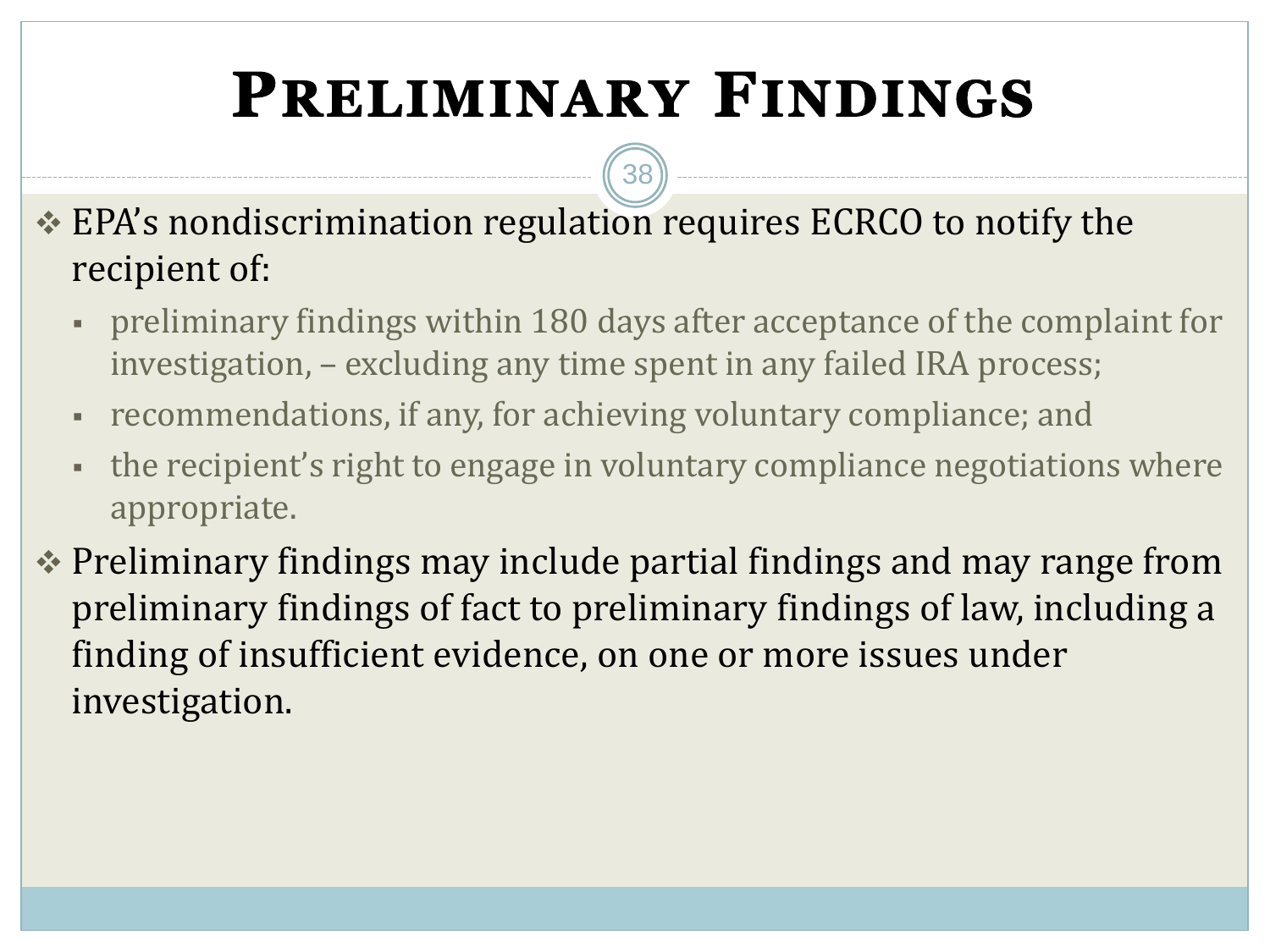## **ENFORCEMENT ACTIONS**

- ❖If a recipient fails to come into voluntary compliance after Preliminary Findings, ECRCO will issue a Notice of Impending Enforcement Action.
- ❖When ECRCO issues a Notice of Impending Enforcement Action to a recipient, it will include notice to the recipient that EPA will:
	- (1)initiate administrative proceedings to terminate, or refuse to grant or continue financial assistance to the recipient; or
	- (2)use any other means authorized by law, including referring the matter to the Department of Justice (DOJ). (See 40 C.F.R. § 7.130).